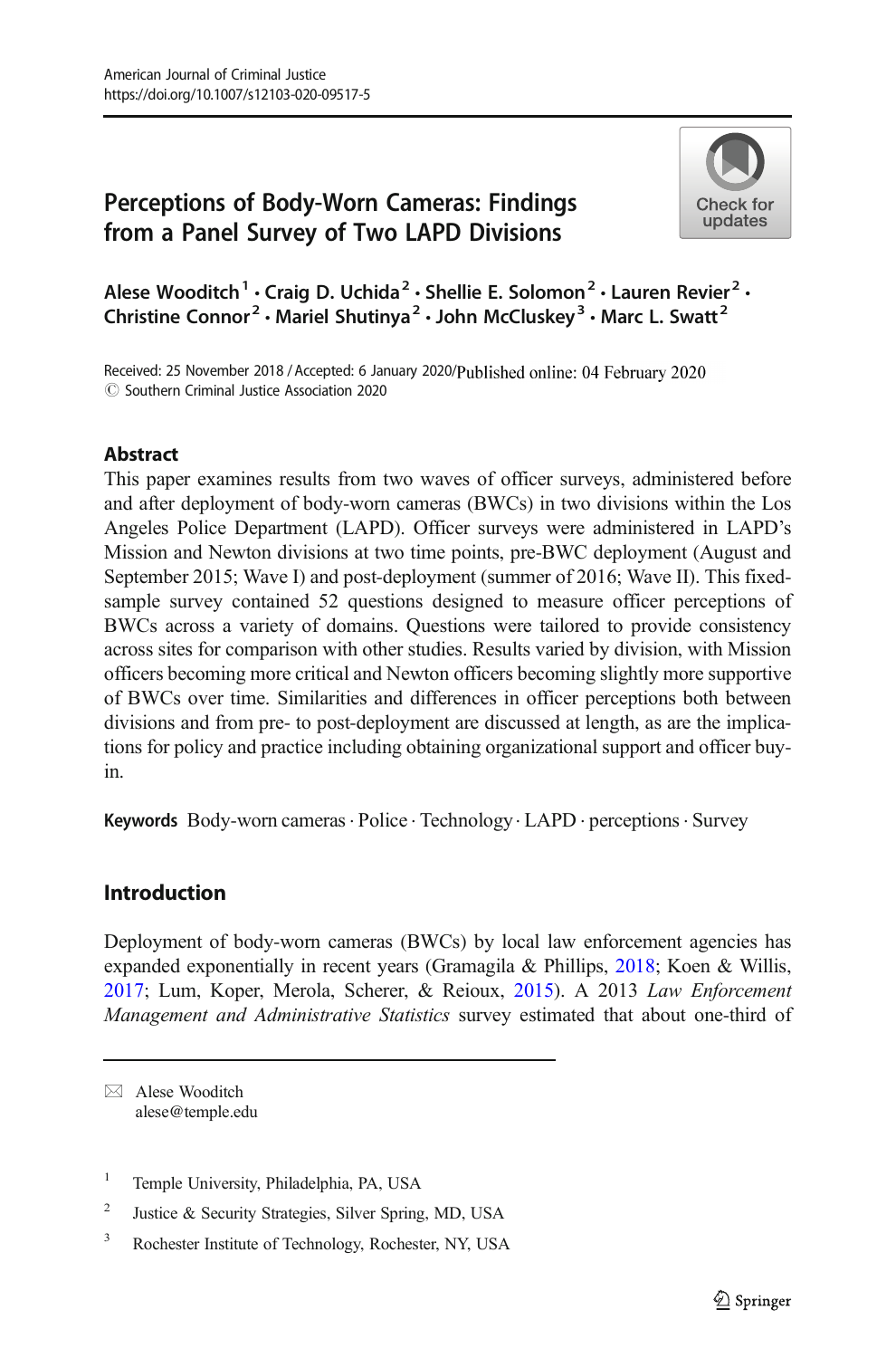law enforcement agencies have already adopted BWCs (Reaves, [2015](#page-25-0)), a figure that is likely even larger at present. The push for this technology has been heavily funded. The U.S. Department of Justice has allocated over \$20 million to fund the purchase of cameras, technical support, and officer training (U.S. Department of Justice, [2015\)](#page-25-0). There has also been great financial support from private donors. For instance, the Los Angeles Police Department (LAPD), which is the focus of the present study, privately raised approximately \$1.5 million required to fund 800 of the 7000 BWCs the department rolled out (McCluskey et al., [2019](#page-25-0)).

There are several factors underlying the push for this new technology. A number of high-profile citizen deaths, particularly of unarmed African-Americans, at the hands of police officers have garnered national media attention (Gaub, Choate, Todak, Katz, & White, [2016](#page-24-0)). Many of the incidents involving fatal use of force were caught on video by a bystander and shared across social media (Young & Ready, [2018](#page-26-0)), as in the deaths of Walter Scott in South Carolina, Eric Garner in New York, and Eric Harris in Oklahoma. Such incidents sparked national outcry over police use of force particularly towards African Americans—giving rise to the activist campaign, Black Lives Matter, and a wave of protests across the U.S. (Obasogie & Newman, [2016\)](#page-25-0). Outfitting police officers with BWCs has been recognized as one potential way to ease this mounting public concern (Young & Ready, [2018](#page-26-0)).

The widespread diffusion of BWCs across local law enforcement agencies is indicative of organizational support for this technology. Some police administrators and policy makers believe that cameras will improve officers' transparency and make them more accountable to the communities they serve. In addition to improving policecommunity relations, police departments believe that BWCs will minimize false reports of misconduct, contribute to speedier dismissals of unfounded complaints, and provide evidence to aid in prosecutions and convictions (Braga, Coldren Jr., Sousa, Rodriguez, & Alper, [2017](#page-24-0); Goodall, [2007](#page-24-0); Katz, Choate, Ready, & Nuño, [2014;](#page-25-0) White, [2014\)](#page-26-0). All these efforts serve to enhance police legitimacy, heighten officer safety, and foster a greater sense of procedural justice.

Meanwhile, research has struggled to keep up with the surge of BWC adoption (Koen & Willis, [2017](#page-25-0); Lum et al., [2015\)](#page-25-0). As agencies work to purchase, implement, and maintain BWCs, continued evaluation of BWC programs is critical to determining their short- and long-term effects on both individual officers and police organizations. This is a crucial issue because "rapid adoption of technologies in the absence of highquality information about the impact of those technologies can lead to unanticipated and unintended consequences that may work against both police and citizen interests" (Lum et al., [2015,](#page-25-0) p. 3).

Systematic reviews of prior research on BWCs generally found a common theme police officers feel positive about BWC, their feelings become more positive over time, or that officers hold a neutral stance (Lum, Stoltz, Koper, & Scherer, [2019](#page-25-0); Maskaly, Donner, Jennings, Ariel, & Sutherland, [2017](#page-25-0)). However, there is a growing body of literature documenting findings contrary to this theme, which "reveal important nuances that illustrate a more complicated picture of the receptivity of BWCs by officers" (Lum et al., [2019,](#page-25-0) p. 164). Some studies have found that the adoption by line officers has been met with resistance as BWCs are perceived as a way to limit police discretion in the field, sanction officers for trivial policy violations, and raise privacy and safety concerns (e.g., Headley, Guerette, & Shariati, [2017;](#page-24-0) White, Todak, & Gaub, [2018;](#page-26-0)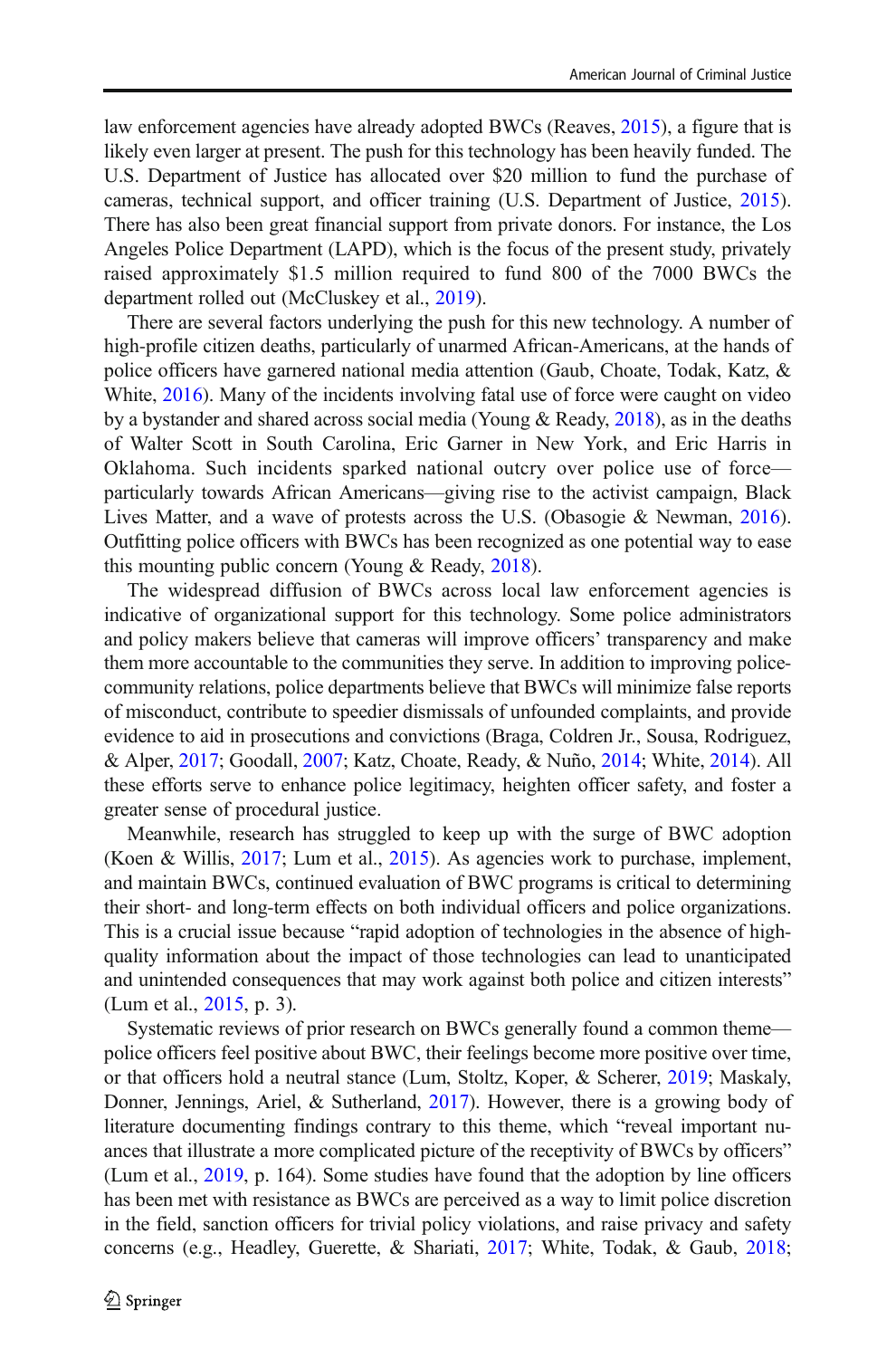Young & Ready, [2018\)](#page-26-0). As such, we still need a better understanding of the extent to which these views are collectively shared in an agency. Tapping into officer perspectives and perceptions of BWCs is crucial, not only to securing officer buy-in, officers' willingness to cooperate, and assistance with deployment since patrol officers are the ones who determine whether this technology is successfully implemented in the field (Lipsky, [1980](#page-25-0)), but also to obtaining a broader understanding of cameras' effects in the field.

The current study administered an in-depth officer perception survey to sworn officers in two divisions of the LAPD. Officers were surveyed at two time points, before and after the deployment of BWCs in their respective divisions. The survey was part of a larger evaluation examining the implementation and use of BWCs in the LAPD. This article examines the similarities and differences in officer perceptions of cameras between the two divisions from pre- to post-implementation and provides insights into the BWC integration process and the ways in which agencies may secure buy-in from BWC-wearing officers. To that end, we first provide a review of some of the extant literature on BWCs and identify gaps in the research. Next, we describe the study site, sample, and survey. Third, we provide the results of the pre- and postdeployment surveys in both divisions. Finally, we discuss the implications of these results for police researchers and practitioners.

### Background

In recent years, studies of the effects of BWCs in police departments have proliferated. In 2013, the first three empirical studies of the use of BWCs within police agencies conducted in the United States were published (White, [2014](#page-26-0)). The next summer, Ferguson police officer Darren Wilson fatally shot unarmed black teenager, Michael Brown, on August 9, 2014, setting off weeks of protests (Sanburn, [2014\)](#page-25-0). On August 30, 2014, amid continued protests, Ferguson Police Department outfitted their officers with BWCs (Hollinshed, [2014\)](#page-24-0), and so too did police agencies around the country (Sanburn, [2014](#page-25-0)). And, as the number of high-profile police shootings of citizens rose, BWCs increasingly came to be seen as a tool to enhance police accountability and legitimacy and shed light on police-citizen interactions (White, [2014](#page-26-0)).

In addition to the aforementioned perceived benefits, many police departments also expected BWCs to provide evidence to be used in court and to assist in the speedy resolution of citizen complaints (Goodall, [2007;](#page-24-0) White, [2014\)](#page-26-0). Now, nearly five years later, the number of police agencies that have deployed BWCs continues to increase, and there exists a steadily growing (albeit limited) body of knowledge pertaining to the use of BWCs on law enforcement officers (Koen & Willis, [2017;](#page-25-0) Lum et al., [2015\)](#page-25-0).

A number of studies have been conducted to determine what effect, if any, BWCs are having on the field of policing (Lum et al., [2015](#page-25-0)). By far the most commonly explored potential effects of BWCs involve their impact on civilian complaints and officer uses of force (Lum et al., [2015](#page-25-0)). In a handful of studies, agencies piloting BWCs have found that officers wearing cameras were less likely to exercise use of force compared to officers without cameras (Ariel, Farrar, & Sutherland, [2015](#page-24-0); Braga et al., [2017;](#page-24-0) Jennings, Lynch, & Fridell, [2015](#page-24-0)), and reductions in citizen complaints against camera-wearing officers have also been recorded (Braga et al., [2017](#page-24-0); Katz et al., [2014\)](#page-25-0).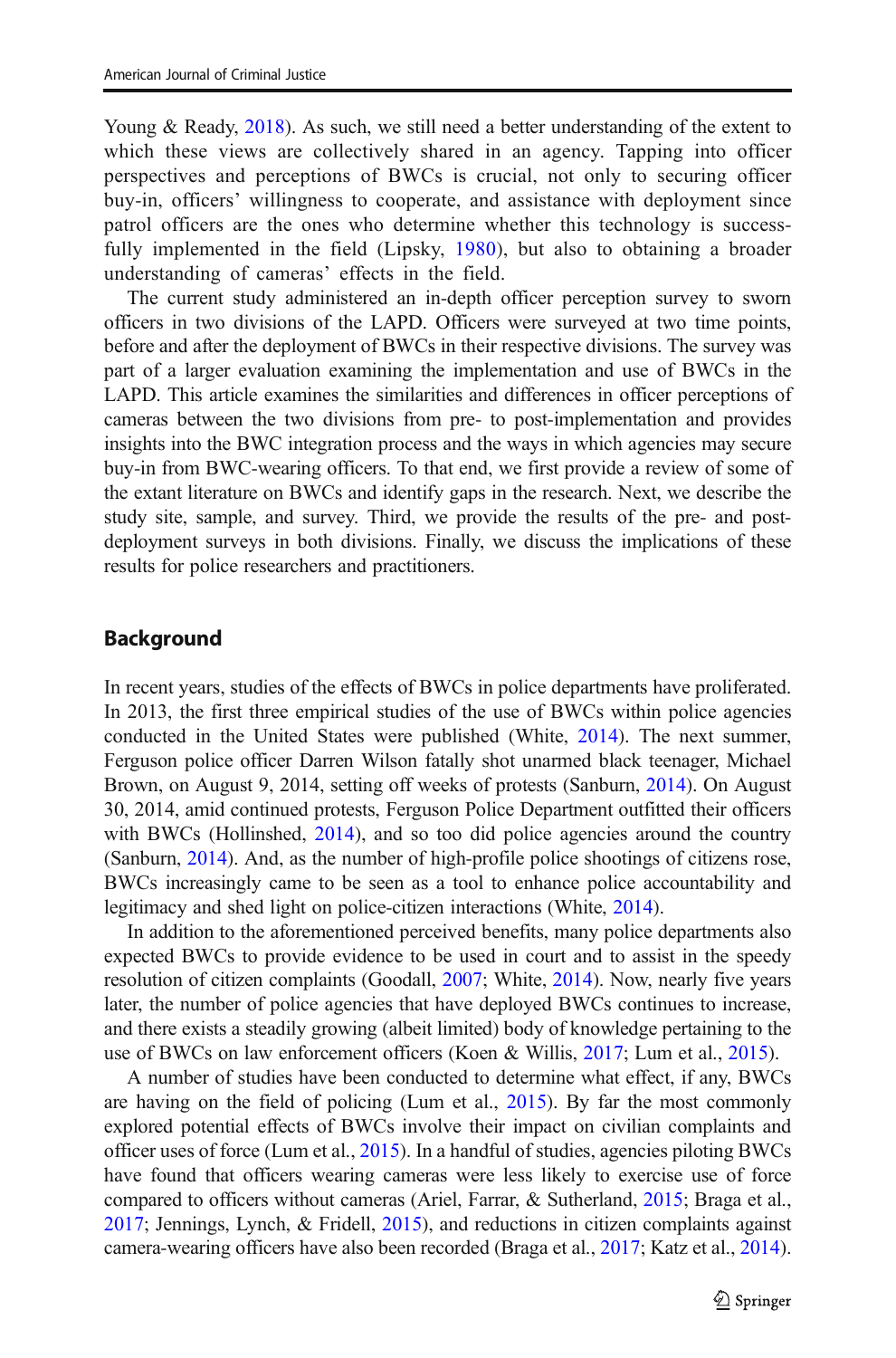In Los Angeles, reductions in citizen complaints decreased because of cameras but had no effect on uses of force (Uchida, Swatt, Solomon, Wooditch, & Revier, [2017](#page-26-0)). Other studies found little effect on use of force (Ariel et al., [2016;](#page-24-0) Yokum, Ravishankar, & Coppock, [2017](#page-26-0)) and citizen complaints (Yokum et al., [2017\)](#page-26-0).

### Gauging Officer Perceptions

A growing number of studies have employed officer surveys, similar to that in the present study, to examine police perceptions of BWCs. While several surveys used a single point of measurement (Gramagila & Phillips, [2018](#page-24-0); Heckman, [2017](#page-24-0); Jennings, Fridell, & Lynch, [2014](#page-24-0); Jennings et al., [2015\)](#page-24-0), others surveyed respondents multiple times over the study period (Young & Ready, [2015](#page-26-0)), including several studies that instituted specific pre- and post-measurements (Braga et al., [2017](#page-24-0); Gaub et al., [2016](#page-24-0); Katz et al., [2014;](#page-25-0) Mesa Police Department, [2013\)](#page-25-0). A single study went further by examining officer perceptions at different points in time and across several different agencies in order to evaluate changes in officer perceptions before and after BWC implementation (Gaub et al., [2016\)](#page-24-0). In selecting their participants, several surveys have employed volunteer respondents (Braga et al., [2017](#page-24-0); Gramagila & Phillips, [2018;](#page-24-0) Jennings et al., [2014](#page-24-0), [2015](#page-24-0)), others have used random assignment of patrol officers (Gaub et al., [2016](#page-24-0) in Spokane and Tempe), while still others have used a mix of volunteers and randomly assigned participants (Heckman, [2017;](#page-24-0) Mesa Police Department, [2013](#page-25-0); Young & Ready, [2015\)](#page-26-0). Measuring officer perceptions at multiple time points is paramount to the diffusion of this technology given that constant monitoring will ensure that the policy is being implemented as intended (Young & Ready, [2018\)](#page-26-0).

In general, officer surveys, which have included both volunteers and randomly selected patrol officers, have revealed relatively high rates of approval of BWCs with 60% or more of New York City, Orlando, and Tempe, AZ officers agreeing with statements that cameras should be deployed throughout the agency's jurisdiction (Gaub et al., [2016](#page-24-0); Heckman, [2017](#page-24-0); Jennings et al., [2015](#page-24-0)). A survey conducted by Gramagila and Phillips [\(2018\)](#page-24-0) among 258 officers in Buffalo, NY and Rochester, NY found even higher agreement, with respectively 85% and 71% of officers either agreeing or strongly agreeing that officers using BWC will be more likely to follow departmental procedures when interacting with the public. However, significant differences in officer perceptions of BWC have been found across police departments (Lum et al., [2019\)](#page-25-0). Lower rates of approval of BWCs were found in Phoenix, where only 8.2% of officers agreed with this statement (Gaub et al., [2016\)](#page-24-0). When asked whether cameras were likely to improve or affect their own behavior in the community, most officers in Orlando and New York City replied in the negative with only around 20–25% of officers agreeing with statements that BWCs had changed how they behaved in the field (Heckman, [2017;](#page-24-0) Jennings et al., [2015](#page-24-0)). On the other hand, when asked whether BWCs had affected police decisions to use force, more officers expressed agreement, with approximately 65% agreement with this statement in Phoenix and 43% and 49% agreement in Spokane, WA and Tempe, AZ, respectively (Gaub et al., [2016\)](#page-24-0). Officers in Buffalo, NY and Rochester, NY expressed higher agreement—with respectively 77% and 74% of officers expressing that they agree BWCs will affect use of force decisions (Gramagila & Phillips, [2018](#page-24-0)). And despite evidence indicating improved perceptions of BWCs, there is evidence to suggest that officers become more cynical about the use of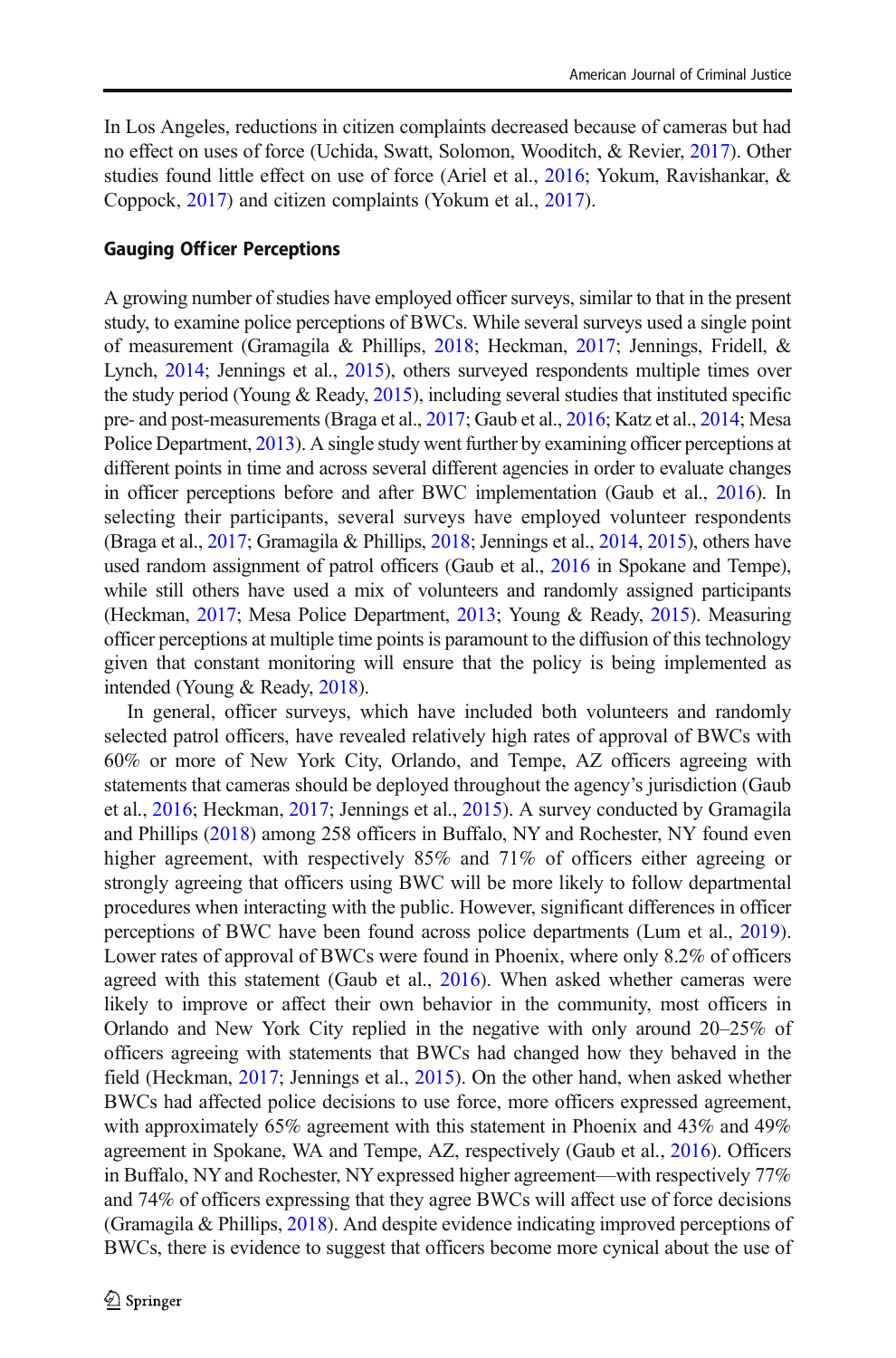BWCs (Headley et al., [2017](#page-24-0); White et al., [2018\)](#page-26-0), but this may vary by the officer's level of commitment to the department (Tankebe & Ariel, [2016\)](#page-25-0).

Part of the within-department variability may be due to dissimilar work environment, culture, implementation of agency policy, demographics of citizens they serve, socialization of officers within divisions, or the setting or events leading to the adoption of BWCs. Furthering research on officer perceptions identifying and contextualizing nuances in perceptions within departments will help make better sense of officer views. Police departments then have a wide range of best practices they can draw from when developing an implementation plan to best fit the needs of their organization and circumstances.

One reason that police administrators survey officers on BWCs is to provide insight into the degree of officer buy-in. This is important because it influences how closely officers comply with the directives provided by their agency's BWC policy (Jennings & Fridell, [2015](#page-24-0); President's Task Force, [2015](#page-25-0); Rosenbaum & McCarty, [2017](#page-25-0)). For instance, the perceived usefulness and ease of the technology's use affects the likelihood that officers will use BWCs as directed, including whether they activate the camera when mandated to do so (Young & Ready, [2018\)](#page-26-0). Rosenbaum and McCarty [\(2017](#page-25-0)) found that organizational justice (specifically including organization-wide, leadership, and diversity justice) were positively related to rule compliance. In light of modern-day police reforms—of which the introduction of the BWC is a prime example—Rosenbaum and McCarty [\(2017](#page-25-0)) argued that "empowering employees, giving them a voice, and protecting them from unfair attacks is important if we expect them to continue during [sic] police work under conditions of extreme mistrust and scrutiny" (pp.  $80-81$ ).

This discussion of organizational justice can be linked to the implementation of BWCs in law enforcement agencies. Different agencies may use BWCs for different purposes—as an accountability tool, to improve evidence quality, to enhance community trust, to aid in training, or to supervise problem officers—and the ways in which BWCs are used within an agency may have significant bearing on how BWCs are received and subsequently used by officers. For example, if officers see cameras providing evidence and footage that exonerates them from erroneous citizen complaints, their response may be very different than if BWCs are used by command staff as a "gotcha" tool to perform regular audits of BWC footage and initiate disciplinary actions any time a mistake is encountered. Rosenbaum and McCarty's ([2017](#page-25-0)) research suggests that officers' perceptions of and compliance with BWC programs may depend on officers' perceptions of organizational justice within the individual police agency. Put differently, officers may perceive increased disciplinary actions as an unjust use of this new technology and thus be resistant to using BWCs.

Furthering knowledge of officer perceptions in this area is critical because it serves to assist police departments in identifying and implementing best practices at the outset. This is especially important for departments deploying cameras gradually by station or division across time (such as with the LAPD in the current study) because officers who have early experience with BWCs may either accelerate or impede BWC integration depending on whether they have favorable or unfavorable perceptions of the cameras (Young & Ready, [2015](#page-26-0)). For instance, it has been found that officers frame perceptions of BWCs and gauge their perceived legitimacy based on the experiences of their fellow officers with this technology. Young and Ready [\(2015\)](#page-26-0) reported that officers' attitudes toward the utility of BWCs were influenced by "the ways in which other officers in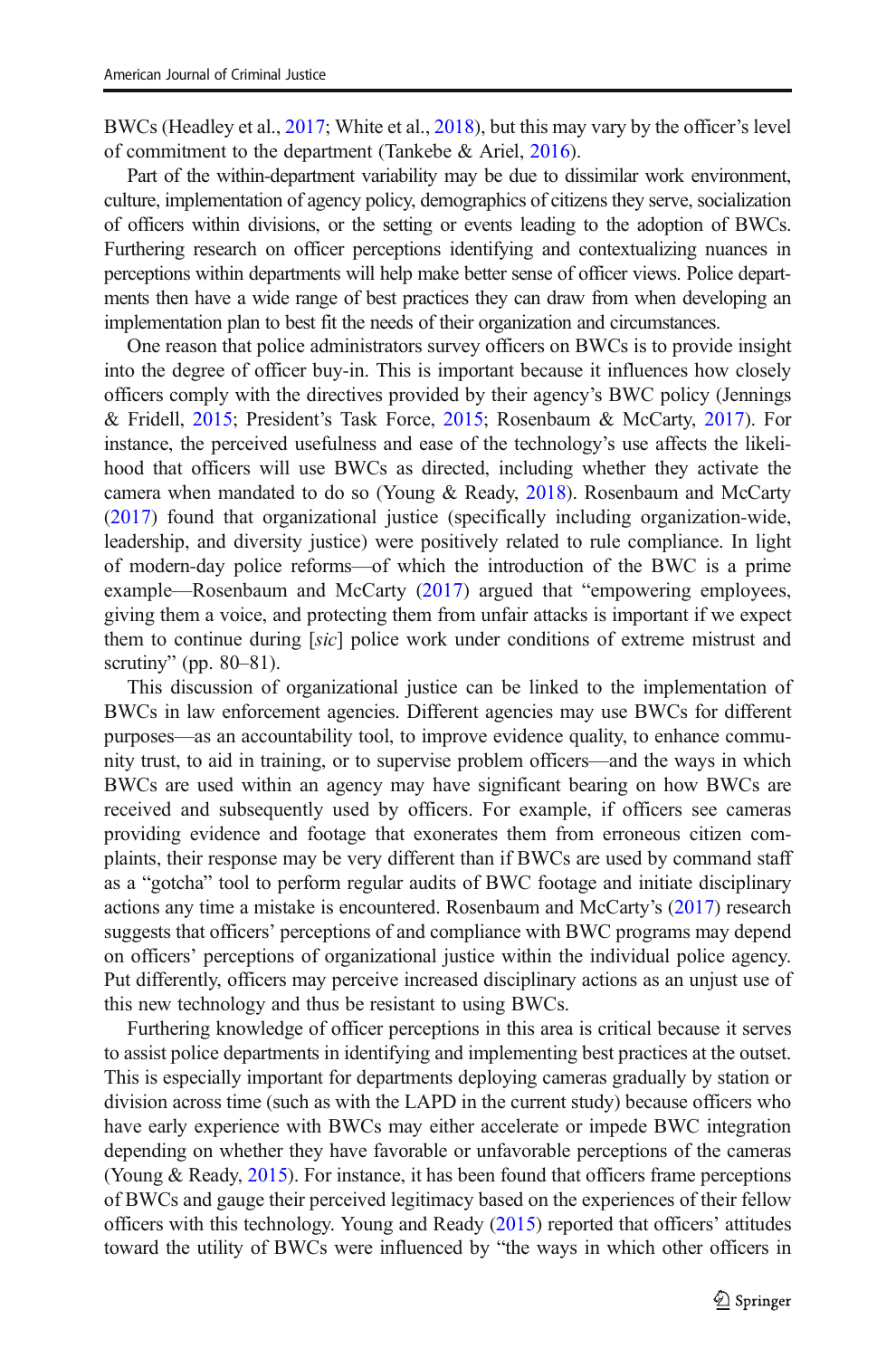their incident network frame [d them]" (p. 257). A cognitive frame of this innovation develops as communication regarding this technology diffuses through the department. This means that officers may already have unfavorable perceptions of BWCs even though they have yet to have any first-hand experience with them. As such, it is imperative to gain officer buy-in—even though the department may only be implementing BWCs among a small group of officers.

### Body-Worn Cameras and their Effects on the Organization

Koen and Willis [\(2017\)](#page-25-0) identified the ways in which BWCs are implemented in police organizations as an area in need of further examination. As an example, they referenced BWCs' effects on organizational structures and practices within police agencies such as police supervision and training (Koen & Willis, [2017](#page-25-0), p. 17). Examining officer perceptions of BWCs before and after they are implemented within an agency may be one way to get at these and other questions. For example, how does the integration of BWCs change the ways in which officers are supervised? Are officers' mistakes more readily apparent now that many of their actions are on film? How does command staff address those mistakes? Does this have implications for officer buy-in? By soliciting and analyzing officer opinions on BWCs and on policing in general through the administration of a comprehensive survey, we aim to answer some of these questions. This study reports on officer perceptions of BWCs as they are implemented in one of the largest police departments in the country and among officers that are mandated to employ the technology. Building on prior literature, this study also surveys officers to determine if BWC impacts their general work conditions as an officer (Ridgeway et al., [2009\)](#page-25-0), as well as whether officers have privacy concerns regarding recording in certain settings (e.g., a private residence) and filming certain populations (e.g., victims of crime, homeless) on video.

### **Methods**

The present study reports findings from a two-wave, fixed sample survey of officer perceptions of BWCs within two LAPD divisions. Surveys were conducted before and after the implementation of BWCs. Details of the study design are provided below.

### Study Site Description

The Los Angeles Police Department (LAPD) is the third largest police agency in the nation. It employs nearly 10,000 sworn officers and 3500 civilian staff. The city of Los Angeles spans  $468$  mile<sup>2</sup> and has a population of approximately 4 million. The LAPD is comprised of four bureaus with 21 patrol divisions and four traffic divisions (Los Angeles Police Department, [2017c](#page-25-0)). As the first two divisions to deploy BWCs, the Mission and Newton divisions of the LAPD are the focus of the present study. Mission and Newton Divisions were specifically selected because of their locations and because of the differences in call types and activities.

Mission Division, one of seven patrol division in the Valley Bureau, covers 25.1 mile<sup>2</sup> with an approximate population of 225,849 (Los Angeles Police Department, [2017a\)](#page-25-0).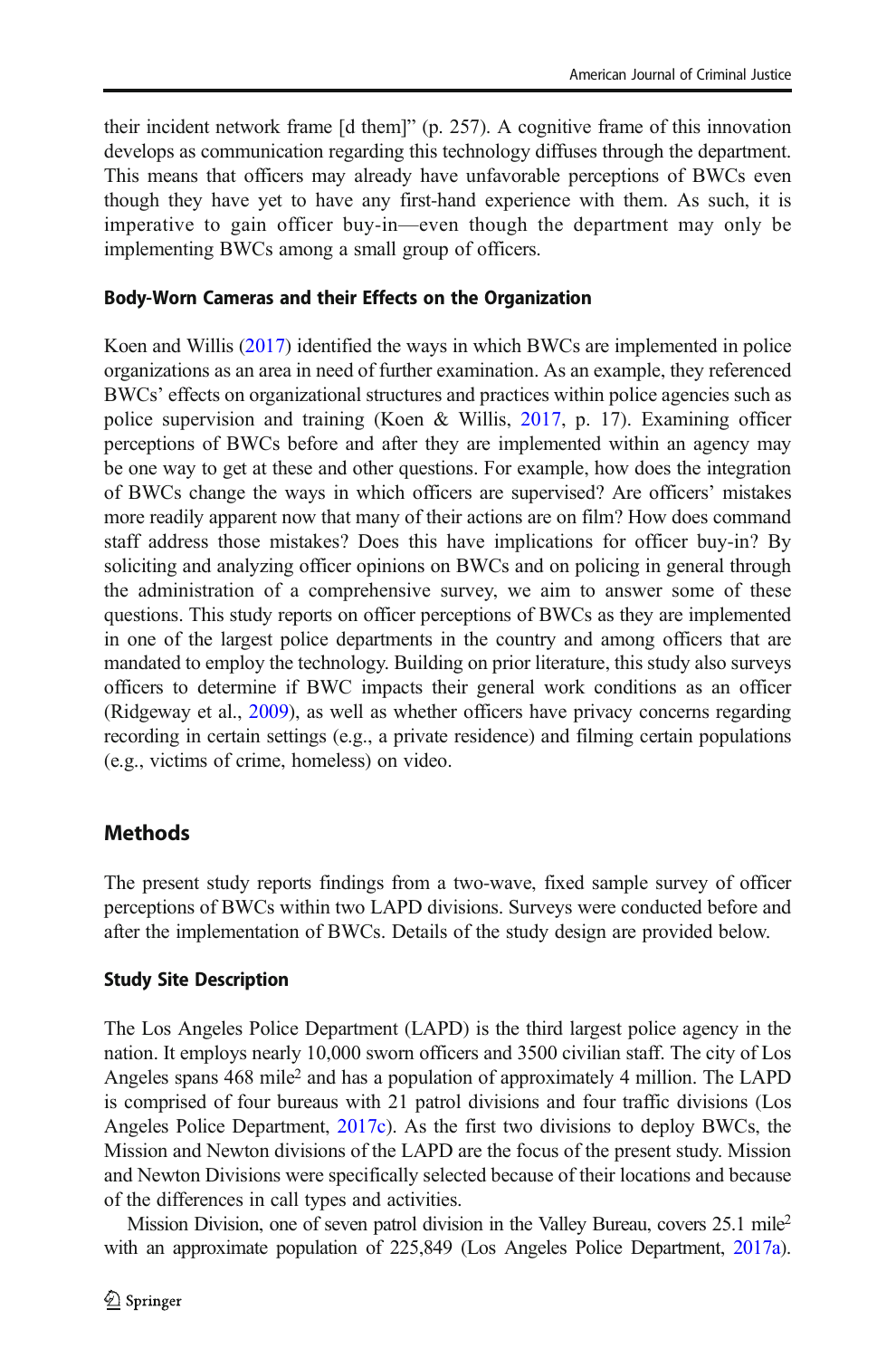Mission encompasses multiple neighborhoods including Arleta, Mission Hills, North Hills, Panorama City, and Sylmar (Los Angeles Police Department, [2017a](#page-25-0)). Newton Division, one of five patrol divisions in the Central Bureau, spans nine square miles with a population of about 150,000 (Los Angeles Police Department, [2017b](#page-25-0)). Newton serves both residential and business areas including the Fashion District, Produce/North-End Business District, South Park District, and Pueblo Del Rio Housing Development (Los Angeles Police Department, [2017b](#page-25-0)). At the time of the survey, both divisions each had approximately 300 sworn officers, including patrol, special units, and detectives.

Newton recorded 27 and 20 homicides and 690 and 848 robberies in 2015 and 2016, respectively (LAPD, [2017b](#page-25-0)). Over 40 gangs exist in Newton and has a history of high levels of gun violence and gang activity. Crips and Bloods were active in the 1970s and more recently Hispanic gangs such as Primera Flats, 38th Street, and the Pueblos have engaged in violent behavior (Uchida & Swatt, [2013\)](#page-25-0). In contrast, Mission Division recorded fewer homicides and robberies than Newton (17 and 15 homicides and 285 and 420 robberies) in 2015 and 2016, respectively (LAPD, [2017d](#page-25-0)). Mission has fewer violent crime hot spots, fewer gangs (about 20), and like many Divisions in the Valley has more property crime than Newton. It is named for the San Fernando Mission that was founded in 1797.

#### Survey Description and Study Sample

The survey instrument was comprised of 52 questions designed to measure perceptions of BWCs across a variety of domains: (1) individual and general views; (2) familiarity, ease of use, and comfort; (3) use of footage; (4) police officer behavior; (5) citizen reactions; (6) concerns for video recording; (7) overall thoughts and conclusions; and (8) general police work.

The current study included questions specifically designed for the present research, focusing on police attitudes regarding patrol and police work in general, citizen and neighborhood characteristics within the study divisions, and officers' level of comfort with recording various sensitive populations, such as children, victims of sexual assault, and the mentally ill. The survey drew upon several survey items that researchers from Arizona State University employed to measure officer perceptions of BWCs in Phoenix, and later in Tempe and Spokane (Gaub et al., [2016;](#page-24-0) Katz et al., [2014\)](#page-25-0) in the following areas: BWC ease of use and familiarity, officer and citizen behavior when cameras are present, use of BWC footage for prosecution, and measures of officer and agency-wide support of BWCs (Gaub et al., [2016;](#page-24-0) Katz et al., [2014\)](#page-25-0).

Questions regarding ease of use, comfort, and familiarity of their BWC were included in the survey because prior research in this area suggests that officers may resist the technology if they encounter technological difficulties or if it gets in the way of their everyday duties or workload, such as the cameras being uncomfortable to wear or increases amount of time spent completing paperwork (Katz et al., [2014](#page-25-0); Koper, Lum, Willis, Woods, & Hibdon, [2015\)](#page-25-0). Questions concerning whether and in what ways the BWCs altered officer behavior. This is important because research so far suggests that BWCs have an impact of officer behavior (e.g., fewer arrests made, lower incidence of use of force and Terry stops) but results from prior studies are not always consistent (Lum et al., [2019\)](#page-25-0).

Officers were asked questions concerning citizens' perceptions aid in understanding the rationale for their views. For instance, officers' views of BWCs may become more favorable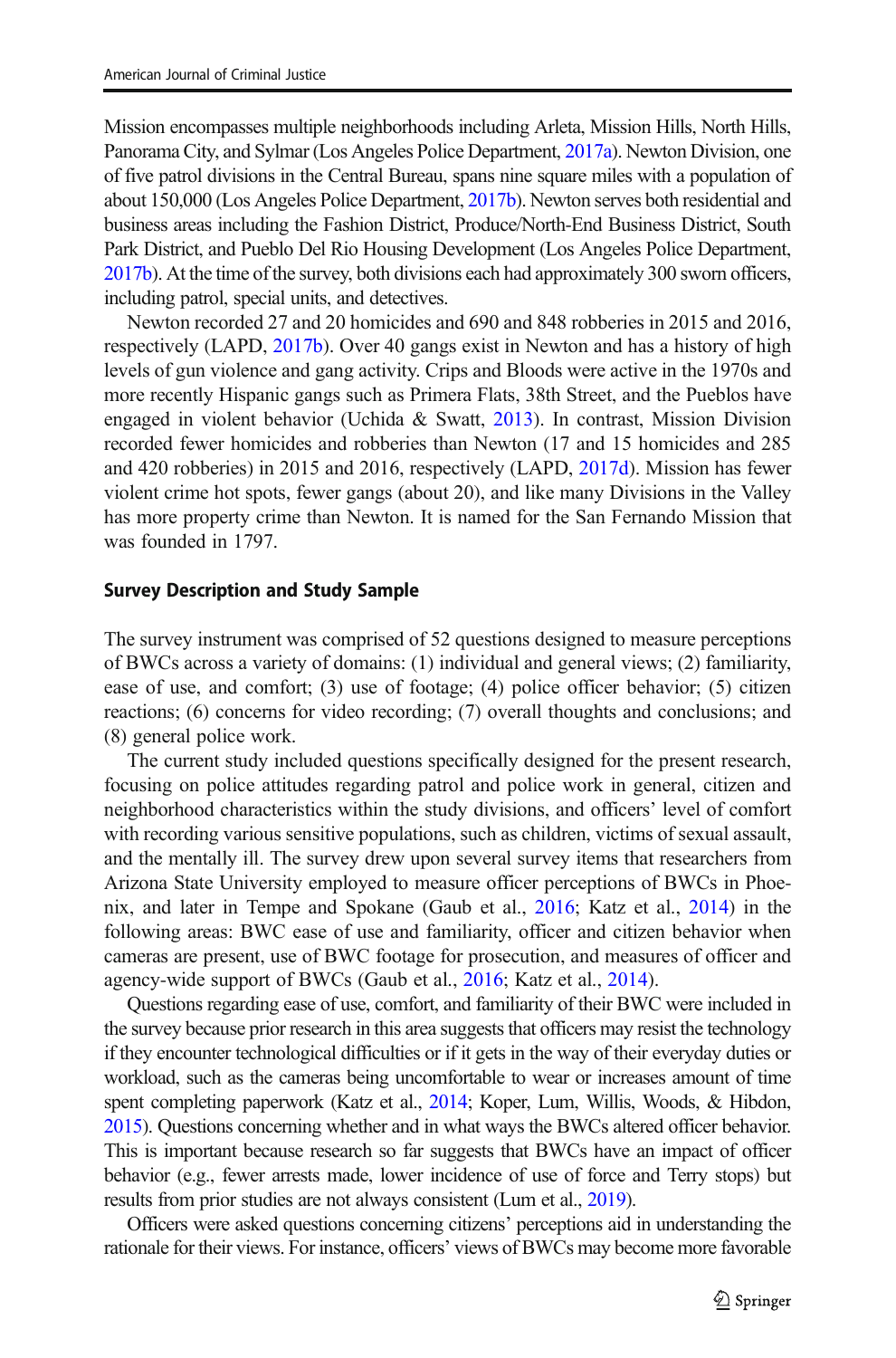because there is evidence to suggest that officers initially perceive that the cameras are intended to increase their own accountability but come to realize that it increases the accountability of citizens in terms of minimizing the number of frivolous, unfounded, or malicious complaints against the officers and prosecute citizen misconduct (Maskaly et al., [2017;](#page-25-0) Merola, Lum, Koper, & Scherer, [2016\)](#page-25-0). Officers perceptions of citizens' views were also important given the differences in citizen demographics between the two divisions.

Two sets of questions that were unique to the present study were also added. First, general policing questions were included to obtain impressions of how officers view their jobs, the areas in which they work, and the individuals living and working in those areas. One of the most common concerns raised about BWCs has been that they may lead to attitude changes on the part of police which may, in turn, lead to a decrease in officers' productivity (Rosenbaum & McCarty, [2017](#page-25-0)). By posing the general policing questions before and after the introduction of cameras, we sought to assess whether the implementation of BWCs had any effect on officers' attitudes about their jobs, their priorities, and their views of what makes a good patrol officer. It may also help contextualize differences in perceptions of BWCs between the two divisions.

Second, the survey contained questions that assessed officers' concerns about recording different types of specialized or vulnerable groups such as demonstrators, victims, and the homeless. Understanding how the introduction of BWCs may have changed officers' levels of comfort with recording certain types of groups may provide useful information to command staff and help future camera roll-outs move more smoothly.

The survey contained some yes/no questions but was predominately made up of questions measured on a four-point Likert-type scale in which officers were asked to indicate whether they strongly agreed, agreed, disagreed, or strongly disagreed with each statement. Some Likert-type questions were subsequently recoded (as indicated in the tables) such that higher values on the four-point scale indicated more favorable or accepting views toward BWCs.

The survey employed a panel design and was administered to police officers of varying ranks twice over the course of the study period—both before and after the divisions' rollout of BWCs. Researchers administered surveys on small, digital tablets using the online survey software, *Qualtrics*. Officer participation was voluntary, and researchers attended roll calls for all shifts and units to request officer participation and to administer the surveys, which took approximately 20 min to complete.

The pre-deployment survey was administered during a two-week period in both divisions August and September 2015, just prior to BWC deployment. BWCs were deployed in both divisions in September 2015, at which point the divisions underwent a 90-day transition period where officers were trained, and any arising technological issues were addressed. The post-deployment surveys were conducted during a two-week period in the summer of 2016, approximately nine months following the initial rollout of BWCs.

All available, eligible officers were requested to complete the survey.<sup>1</sup> A total of 165 police officers completed both the pre- and post-deployment survey questionnaire. Respondents who completed both the pre- and post-deployment surveys were predominately male (87.3%), had a high school/GED education level (64.0%), and 12.5 years of

<sup>&</sup>lt;sup>1</sup> While eligible, some officers were not available to participate during the period that researchers were administering the survey (e.g., on leave, in training).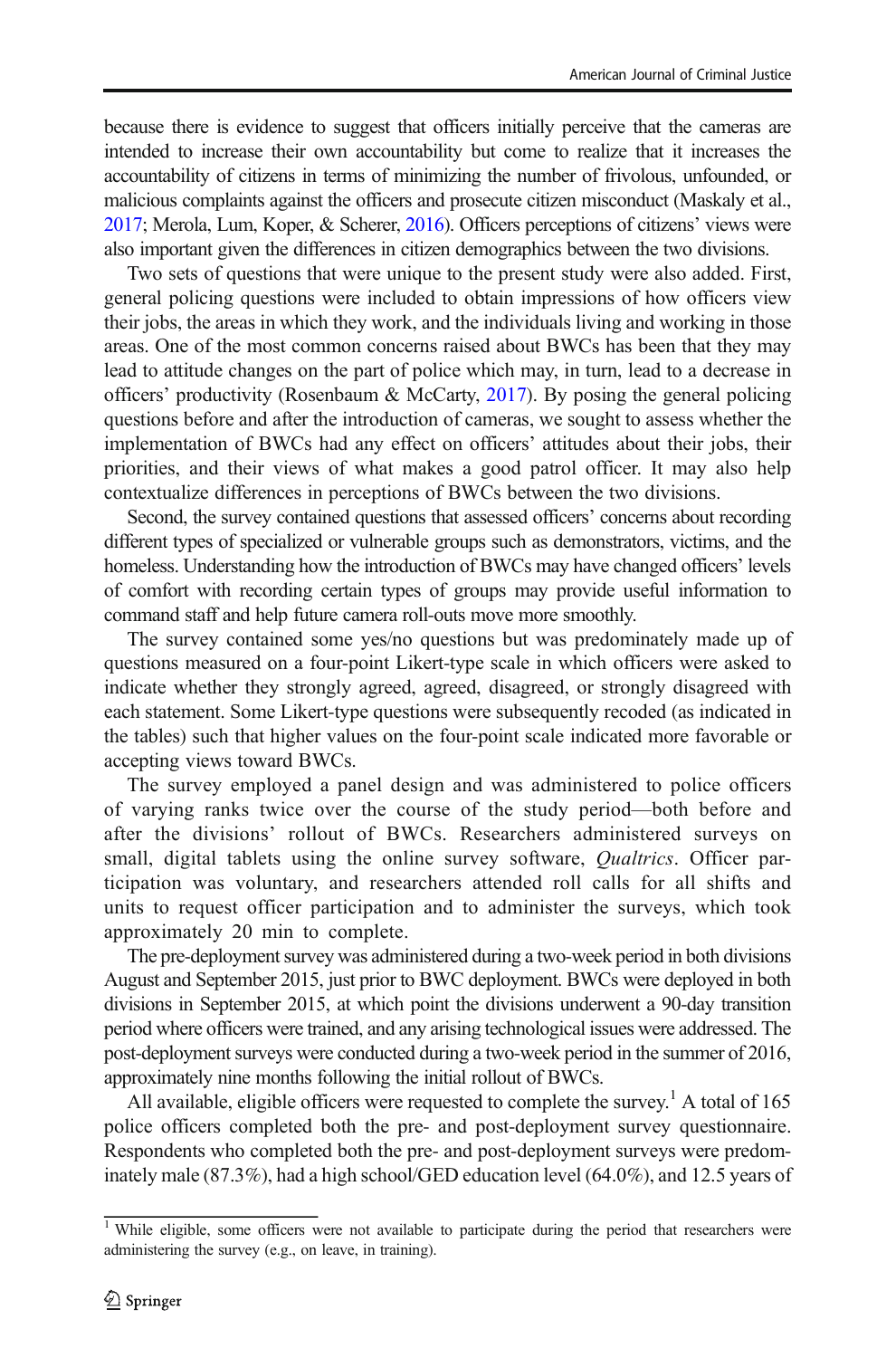experience  $(SD = 7.4)$  at the LAPD. The age of the respondents ranged from 22 to 62, with an average age of 38.4 ( $SD = 8.4$ ). The race and ethnicity of the respondents were as follows: 49.1% Hispanic, 38.2% white, 6.7% Asian, and 4.9% black. When examining the entire sample and as well as within divisions, those officers who completed the survey at both waves (and are included in the sample) did not significantly differ from officers who only completed the pre-deployment survey questionnaire on the following demographics: age, race/ethnicity, years on the force, gender, and education level, and significantly differed on only one of the key variables reviewed in the study.<sup>2</sup>

The response rate for the Wave I survey was 84.8% and 80.3% of police officers in Mission (156 out of 184 eligible and available officers) and Newton (118 out of 147 eligible and available officers) divisions respectively who were eligible to complete the pre-deployment survey.<sup>3</sup> There were no significant differences in the demographics, years on the force, and officer rank of the survey respondents between divisions. Of those who completed the Wave I survey, a total of 106 officers in Mission and 59 officers in Newton were surveyed at both waves. To limit the influence of potential confounders and ensure that surveyed all officers used the BWCs for the same duration of time (e.g., differential retirement between division, transfer of officers to and from divisions), only those officers who completed the Wave I survey were requested to take the Wave II survey. The present study examines paired changes in responses between the waves. While data on Wave I respondents who did not completed the follow-up are not presented in the analyses, there were no significant differences between officers surveyed only at Wave I and officers who completed surveys at both waves in terms of demographics, years on the force/ rank, and perceptions of BWCs/policing (with one exception).<sup>4</sup>

 $2$  To determine whether those who completed surveys both waves were significantly different than those who only completed the wave I survey, demographics were obtained by linking the badge number the officer provided on their survey with LAPD personnel data provided by the department.

<sup>3</sup> Of the 183 officers who did not complete the survey in Newton for Wave I, there is an indication that 116 officers were not present during roll call because they were assigned to a specialized unit/detail (e.g., vice, gang, parolee compliance, homicide, community relations, major assault crime units). The deployment schedules for another 38 officers suggested they were unavailable during the periods when surveys were conducted (e.g., vacation, sick leave, injured-on-duty, training). The remaining 29 officers were scheduled to be at roll call during the time surveys were conducted. Of the 147 officers who are believed to be at roll call during the survey period, 19.7% did not complete a survey. When comparing the 29 available officers who did not complete the survey and the 118 officers who did complete the survey in Newton, those who completed the survey were significant more likely to be white, non-Hispanic (92% vs 75.8%; Chi<sup>2</sup> = 5.68, phi = 0.20,  $p = 0.017$ ). There was no statistically significant difference between these two groups with respect to gender, education level, rank, years with the force, and age. For Mission, there was no significant differences in the aforementioned variables between the 156 officers who completed the survey and the 28 officers who were eligible and available but did not complete the survey. Another 52 officers in Mission did not complete the survey because they were not present during roll call because they were assigned to a specialized unit/detail. <sup>4</sup> Analyses also suggest that there are no significant differences in perceptions overall between groups; out of the 52 perception variables of interest reviewed, officers surveyed at both waves were significantly different from those officers who only surveyed during the first survey wave on one variable (which is fewer than one would expect by chance alone)—officers in the sample were significantly less likely to be fearful that they will receive disciplinary actions if they forgot to turn on their camera when compared to those who were only surveyed at the first wave (84.9% agree versus 93.5%; M = 1.7 versus M = 1.5;  $p = 0.019$ ).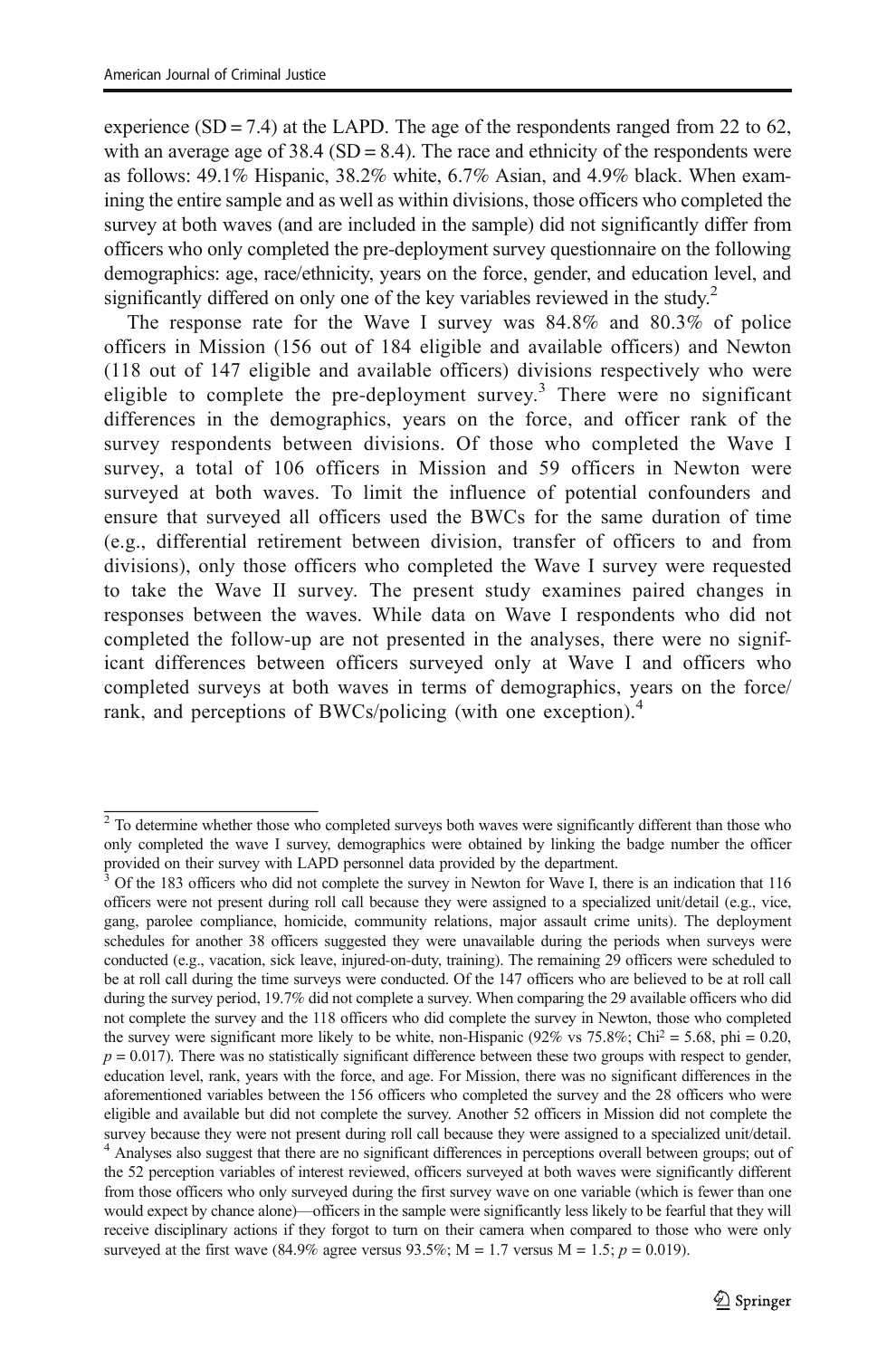## Analytical Strategy

To examine changes in officers' perceptions of BWCs across these domains, predeployment survey responses were paired with post-deployment survey responses for each officer. Only officers who were surveyed at both time periods were included in the analysis. A series of McNemar's Chi-square tests, which is appropriate for comparing paired dichotomous responses, were conducted to examine differences in yes/no survey questions between waves. Paired sample t-tests were conducted to determine whether the mean differences in Likert-scale survey responses between waves were significantly different from zero.<sup>5</sup> To determine whether changes in views of BWCs were significantly different between divisions, between wave changes were examined by division using Chi-square tests and independent sample t-tests, where appropriate (provided in-text).

# **Results**

# General Perceptions

The general perceptions of BWCs pre- and post-deployment are presented in Table [1.](#page-10-0) The McNemar's Chi2 tests suggest that police officers in both divisions were significantly more likely to believe that BWCs are easy to use after deployment of the cameras (50.30% pre- deployment versus 82.42% post-deployment;  $\chi^2$  = 38.48;  $p < 0.001$ ). While both divisions became more likely to view BWCs as easy to use, this trend was significantly greater with Newton officers as compared to officers in Mission  $(\chi^2 = 6.89; p < 0.05)$ . After deployment of BWCs, Newton officers were significantly less likely to view BWCs as an invasion of their privacy (62.71% versus 40.68%;  $\chi^2$  = 8.89;  $p < 0.01$ ) and as being a distraction when performing daily tasks (74.58% versus 59.32%;  $\chi^2$  = 5.40;  $p$  < 0.05), whereas Mission officers were significantly less likely to believe that BWCs help secure convictions (73.58% versus 54.72%;  $\chi^2 = 9.52$ ;  $p < 0.01$ ) and that the general public should be able to view camera footage (19.81%) versus 11.32%;  $\chi^2$  = 5.40;  $p$  < 0.05).

# Views on Familiarity, Ease of Use, Comfort, and Using Footage

The results for perceptions of familiarity, ease of use, comfort, and the use of BWC footage pre- and post-deployment are presented in Table [2.](#page-11-0) Post-deployment, officers across both divisions were considerably more likely to believe that BWCs are comfortable to wear (Pre M = 1.85, 16.36% agree; Post M = 2.44, 50.30% agree; t = −9.49;  $p < 0.001$ ), that downloading the data from the cameras is a simple process (Pre  $M = 2.32$ , 43.03% agree; Post M = 2.77, 73.33% agree; t =  $-6.74$ ;  $p < 0.001$ ), and that the footage is easy to retrieve from storage (Pre M = 2.32, 42.37% agree; Post M = 2.59, 61.21% agree; t = -4.15;  $p < 0.001$ ). Police officers in Mission were significantly less likely to report in the second wave of surveys that officers have a more accurate account of what transpired when using a BWC (Pre M = 2.98, 84.91% agree; Post M = 2.82, 74.53% agree; t = 2.08;  $p < 0.05$ ).

<sup>&</sup>lt;sup>5</sup> Likert-type survey responses were analyzed using a series of Wilcoxon signed rank-tests and found similar findings to the paired sample t-test.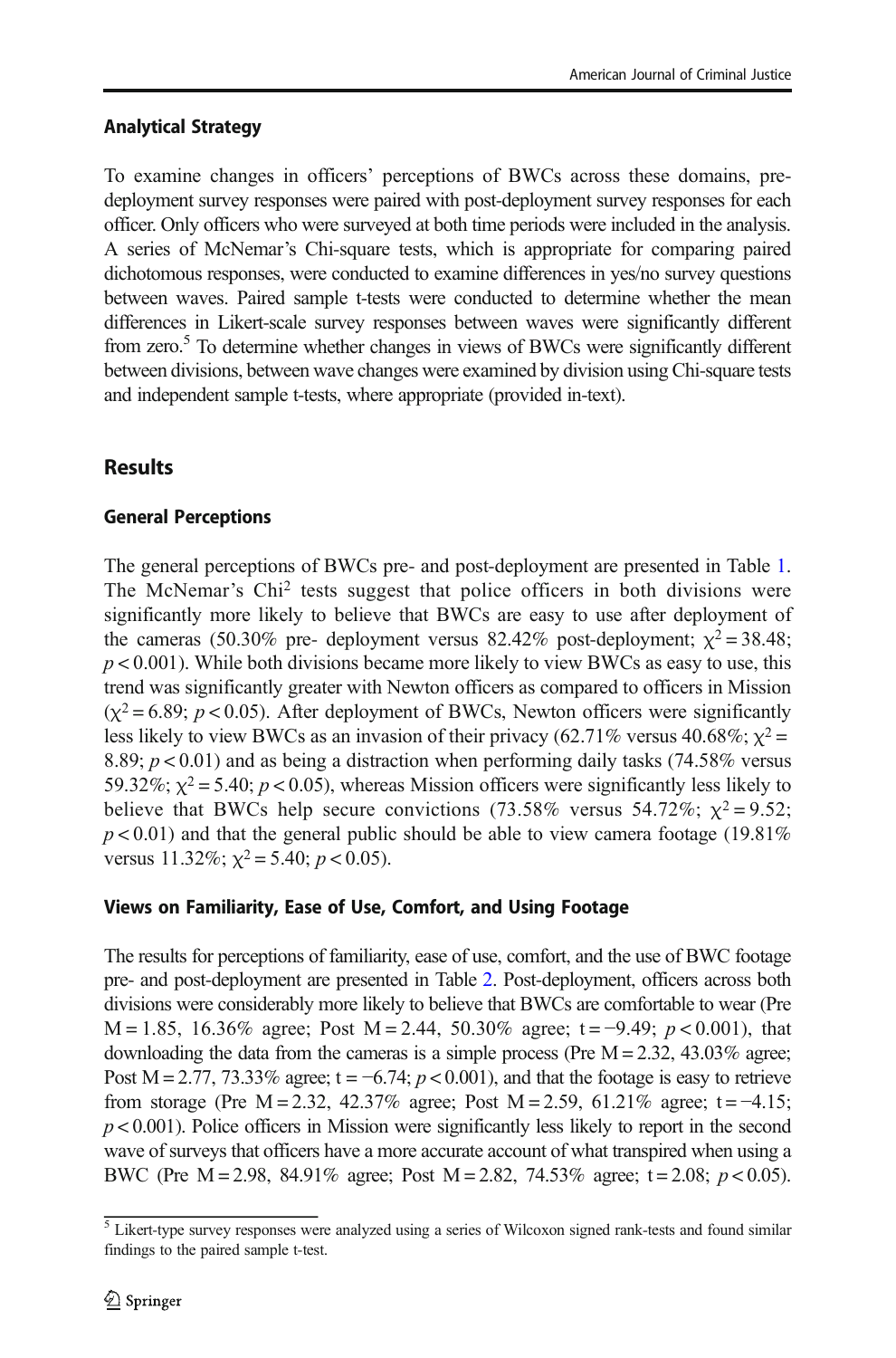| Survey Item                                | <b>Division</b> | Pre-test %<br>Agree | Post-test %<br>Agree | McNemar's<br>Chi <sup>2</sup> |
|--------------------------------------------|-----------------|---------------------|----------------------|-------------------------------|
| Body-worn cameras are easy to use.         | Mission         | 57.54%              | 83.02%               | $18.69***$                    |
|                                            | Newton          | 37.29%              | 81.56%               | 19.88***                      |
|                                            | Combined        | 50.30%              | 82.42%               | 38.48***                      |
| Using body-worn cameras is an invasion of  | Mission         | 50.94%              | 40.57%               | 3.67                          |
| my privacy.                                | Newton          | 62.71%              | 40.68%               | 8.89**                        |
|                                            | Combined        | 55.15%              | 40.60%               | $11.08**$                     |
| Body-worn cameras help secure convictions. | Mission         | 73.58%              | 54.72%               | $9.52**$                      |
|                                            | Newton          | 47.46%              | 49.15%               | 0.08                          |
|                                            | Combined        | 64.24%              | 52.72%               | $6.56*$                       |
| Body-worn cameras are a distraction when I | Mission         | 61.32%              | 68.87%               | 2.00                          |
| perform my daily tasks.                    | Newton          | 74.58%              | 59.32%               | $5.40*$                       |
|                                            | Combined        | 66.06%              | 65.50%               | 0.02                          |
| The general public should be able to view  | Mission         | 19.81%              | 11.32%               | $5.40*$                       |
| footage from body-worn cameras.            | Newton          | 10.17%              | 5.08%                | 1.00                          |
|                                            | Combined        | 16.36%              | 9.09%                | $6.00*$                       |

<span id="page-10-0"></span>

|  | Table 1 McNemar's Chi <sup>2</sup> test on general perceptions of body-worn cameras |  |  |  |  |
|--|-------------------------------------------------------------------------------------|--|--|--|--|
|--|-------------------------------------------------------------------------------------|--|--|--|--|

 $* p < 0.05$ ;  $* p < 0.01$ ;  $* * p < 0.001$ . Mission (n = 106), Newton (n = 59), and combined (n = 165)

Mission respondents were significantly less likely to report post-deployment that footage from BWCs improves the quality of evidence (Pre  $M = 2.96$ , 80.19% agree; Post  $M = 2.70$ , 69.81% agree;  $t = 3.32$ ;  $p < 0.01$ ).

#### Police Officer Behavior and Citizen Reactions

The results of views on police officer behavior and citizens' reactions to BWCs pre- and post-deployment is presented in Table [3.](#page-12-0) Officers in both divisions were more likely to disagree with the statements, "Using body-worn cameras deters witnesses from speaking with officers" (Pre M = 1.99, 81.21% agree; Post M = 2.23, 60.61% agree; t =  $-3.93$ ;  $p < 0.001$ ), and "In general, citizens feel that the cameras are an invasion of their privacy" (Pre M = 2.00, 77.58% agree; Post M = 2.35, 58.79% agree; t = -5.12;  $p < 0.001$ ) postdeployment of BWCs. While officers in both divisions became more likely to view BWCs were an invasion of privacy, this trend was slightly more pronounced with Newton officers  $(t = -1.92; p = 0.06)$ . Compared to their responses pre-deployment, respondents in Mission were significantly less likely to report post-deployment that officers using body-worn cameras are more likely to follow department procedures when they encounter members of the public (Pre M = 2.94, 83.02% agree; Post M = 2.66, 68.87% agree; t = 3.22;  $p < 0.01$ ), and that citizens are less likely to file complaints against officers using BWCs (Pre  $M = 2.34$ , 45.28% agree; Post  $M = 2.14$ , 33.02% agree; t = 2.19;  $p < 0.05$ ). In their responses to the second survey, Mission officers were significantly more likely to report that officers are less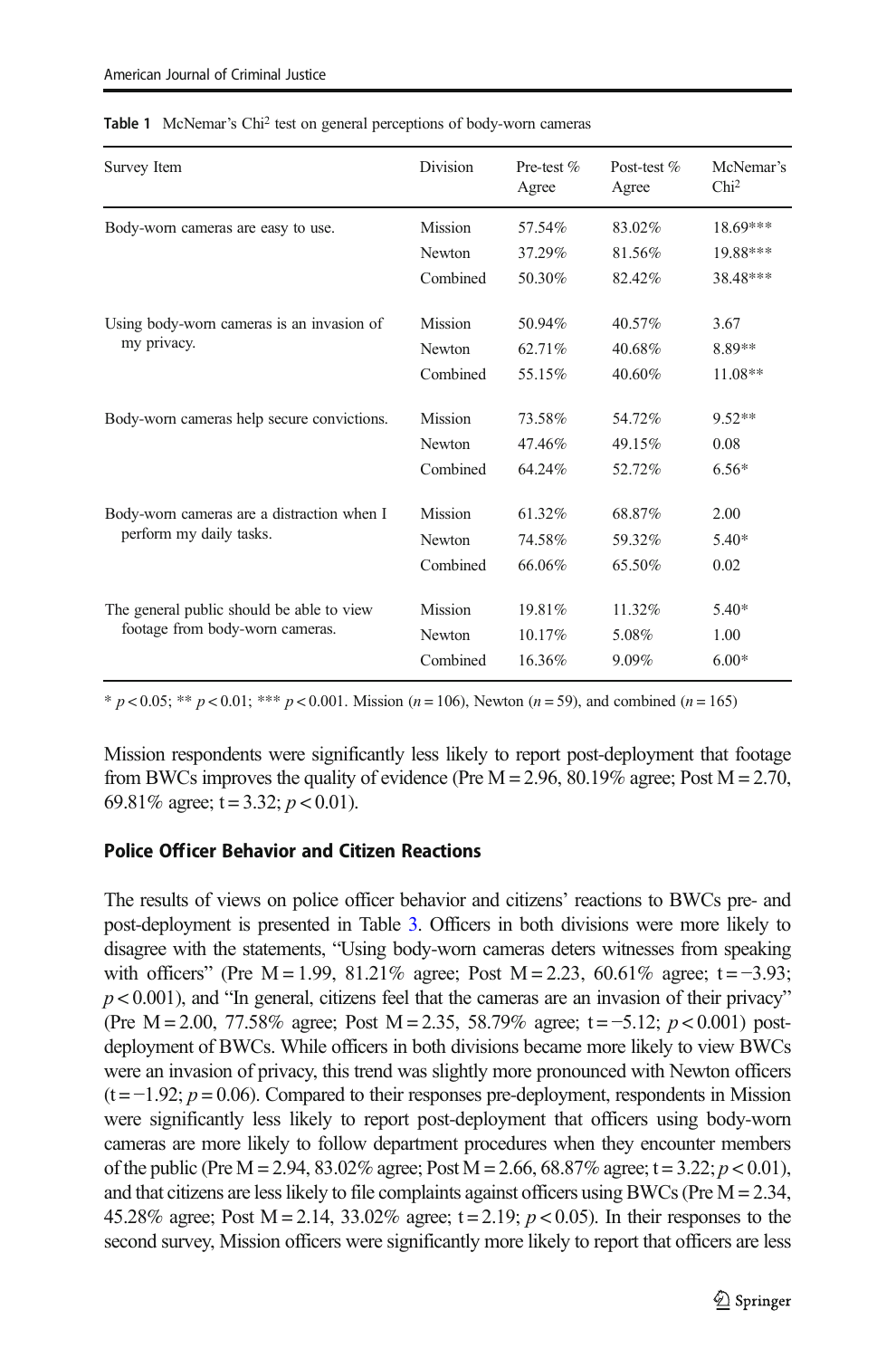<span id="page-11-0"></span>

| Survey Item                                                        | Division | Pre-test $\%$<br>Agree | Post-test $\%$<br>Agree | Mean (SD)<br>Pre-test | Post-test Mean<br>(SD) | Change Mean<br>(GS) |
|--------------------------------------------------------------------|----------|------------------------|-------------------------|-----------------------|------------------------|---------------------|
| Familiarity, Ease of Use, and Comfort                              |          |                        |                         |                       |                        |                     |
| The body-worn cameras are comfortable to wear. R                   | Mission  | 19.81                  | 51.89                   | .89(0.73)             | 2.47 (0.68)            | $0.58(0.83)$ ***    |
|                                                                    | Newton   | 10.16                  | 47.46                   | 1.78 (0.62)           | 2.39 (0.74)            | $0.61(0.77)$ ***    |
|                                                                    | Combined | 16.36                  | 50.30                   | 1.85(0.69)            | 2.44 (0.70)            | $0.59(0.80)$ ***    |
| Downloading the data from the cameras is a simple process. R       | Mission  | 46.23                  | 77.36                   | 2.37 (0.71)           | 2.84 (0.77)            | $0.48(0.89)$ ***    |
|                                                                    | Newton   | 37.29                  | 66.10                   | 2.25 (0.71)           | 2.63 (0.72)            | $0.37(0.76***$      |
|                                                                    | Combined | 43.03                  | 73.33                   | 2.32 (0.71)           | 2.77 (0.75)            | $0.44(0.84)$ ***    |
| It is easy to retrieve footage from storage. R                     | Mission  | 43.40                  | 66.04                   | 2.35 (0.72)           | 2.65 (0.74)            | $0.30(0.89)$ ***    |
|                                                                    | Newton   | 42.37                  | 52.54                   | 2.27 (0.72)           | 2.49 (0.73)            | $0.22(0.77)$ *      |
|                                                                    | Combined | 43.03                  | 61.21                   | 2.32(0.72)            | 2.59 (0.74)            | $0.27(0.84)$ ***    |
| Using Footage                                                      |          |                        |                         |                       |                        |                     |
| Body-worn cameras reduce the time spent filling out paperwork. R   | Mission  | 10.38                  | 5.66                    | 1.58 (0.75)           | 1.48(0.69)             | $-0.10(1.01)$       |
|                                                                    | Newton   | 1.69                   | 1.69                    | 1.47(0.54)            | 1.51 (0.60)            | 0.03(0.79)          |
|                                                                    | Combined | 7.27                   | 4.24                    | 1.55 (0.68)           | 1.49 (0.66)            | $-0.55(0.94)$       |
| An officer has a more accurate account of what has transpired when | Mission  | 84.91                  | 74.53                   | 2.98 (0.69)           | 2.82 (0.67)            | $-0.16(0.79)$ *     |
| using a body-worn camera.                                          | Newton   | 74.58                  | 81.36                   | 2.80(0.64)            | 2.88 (0.62)            | 0.08(0.82)          |
|                                                                    | Combined | 81.21                  | 76.97                   | 2.92(0.68)            | 2.84 (0.65)            | $-0.72(0.81)$       |
| Footage from body-worn cameras improves the quality of evidence. R | Mission  | 80.19                  | 69.81                   | 2.96 (0.72)           | 2.70 (0.66)            | $-0.26(0.82)$ **    |
|                                                                    | Newton   | 59.32                  | 69.49                   | 2.61 (0.74)           | 2.77 (0.70)            | 0.17(0.97)          |
|                                                                    | Combined | 72.73                  | 69.70                   | 2.83 (0.74)           | 2.72 (0.68)            | $-0.11(0.90)$       |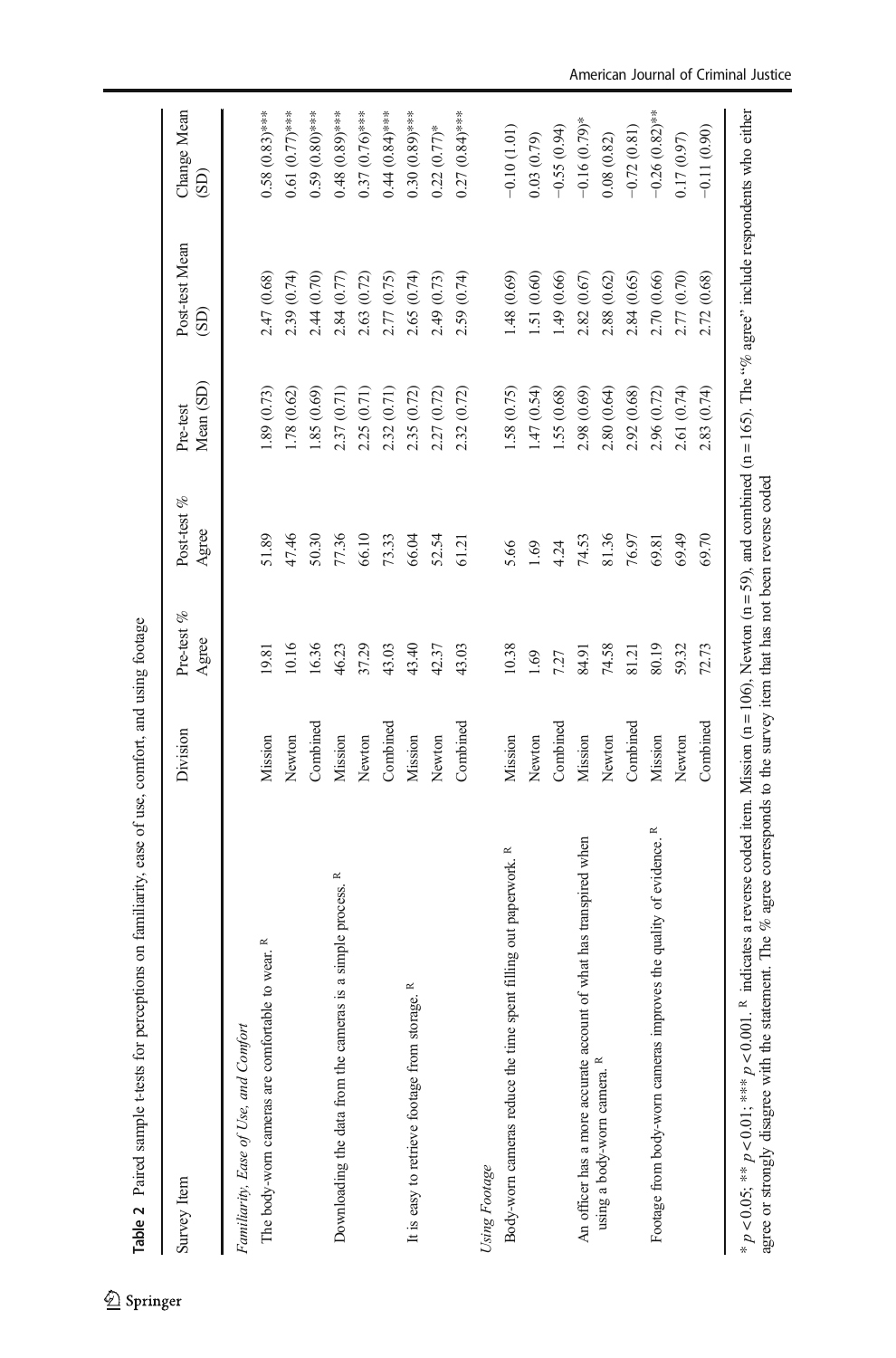<span id="page-12-0"></span>

| Survey Item                                                                                      | Division                      | Pre-test %<br>Agree     | Post-test %<br>Agree    | Pre-test Mean Post-test Mean<br>(SD)      | (SD)                                        | Change Mean<br>(SD)                             |
|--------------------------------------------------------------------------------------------------|-------------------------------|-------------------------|-------------------------|-------------------------------------------|---------------------------------------------|-------------------------------------------------|
| Officers using body-wom cameras are more likely to follow department procedures when they        | Combined                      | 83.02                   | 68.87                   | 2.94 (0.77)                               | 2.61 (0.74)                                 | $-0.27(0.89)$ ***                               |
| encounter members of the public. R                                                               | Mission                       | 76.27                   | 66.67                   | 2.85(0.61)                                | 2.66 (0.72)                                 | $-0.28(0.9)$ **                                 |
| Police Officer Behavior                                                                          | Newton                        | 80.61                   | 62.71                   | 2.91 (0.71)                               | 2.64 (0.72)                                 | $-0.24(0.88)$                                   |
| arrests when using body-worn cameras.<br>Officers are less likely to make stops and              | Combined<br>Mission<br>Newton | 72.64<br>74.55<br>77.97 | 83.02<br>72.88<br>79.39 | 1.90(0.74)<br>2.01 (0.88)<br>1.97 (0.83)  | $(0.80)$ 86.1<br>1.81 (0.78)<br>1.87 (0.79) | $-0.20(0.82)$ *<br>$-0.10(0.82)$<br>0.08(0.79)  |
| Officers feel they have less discretion when using body-wom cameras.                             | Combined                      | 83.02                   | 88.68                   | 1.79 (0.79)                               | 1.61(0.76)                                  | $-0.18(0.88)$ *                                 |
|                                                                                                  | Mission                       | 86.44                   | 84.75                   | 1.66 (0.71)                               | 1.71(0.72)                                  | $-0.10(0.82)$                                   |
|                                                                                                  | Newton                        | 84.24                   | 87.27                   | 1.75 (0.76)                               | 1.65 (0.75)                                 | 0.05(0.68)                                      |
| Body-worn cameras affect an officer's decision to use force. R                                   | Combined                      | 55.66                   | 62.26                   | 2.67 (1.00)                               | 2.84 (0.92)                                 | $-0.08(0.95)$                                   |
|                                                                                                  | Mission                       | 66.10                   | 61.02                   | 2.91 (0.90)                               | 2.83 (0.97)                                 | 0.17(1.09)                                      |
|                                                                                                  | Newton                        | 59.39                   | 61.82                   | 2.76 (0.96)                               | 2.83 (0.93)                                 | 0.08(1.05)                                      |
| Citizens are more respectful knowing an officer is wearing a body camera. R<br>Citizen Reactions | Combined<br>Mission<br>Newton | 32.08<br>11.86<br>24.85 | 18.18<br>25.47<br>5.08  | 2.10 (0.78)<br>1.85 (0.66)<br>2.01 (0.75) | 2.08 (0.74)<br>1.68 (0.57)<br>(.53)(0.71)   | $-0.03(0.87)$<br>$-0.17(0.72)$<br>$-0.08(0.82)$ |
| Citizens are more cooperative with an officer wearing a body camera. R                           | Combined                      | 29.25                   | 13.94                   | 2.08 (0.73)                               | 1.68(0.54)                                  | $-0.08(0.71)$                                   |
|                                                                                                  | Mission                       | 21.82                   | 19.81                   | 1.76 (0.65)                               | 2.01 (0.62)                                 | $-0.08(0.68)$                                   |
|                                                                                                  | Newton                        | 8.47                    | 3.39                    | 1.97 (0.72)                               | 1.89 (0.62)                                 | $-0.08$ $(0.7)$                                 |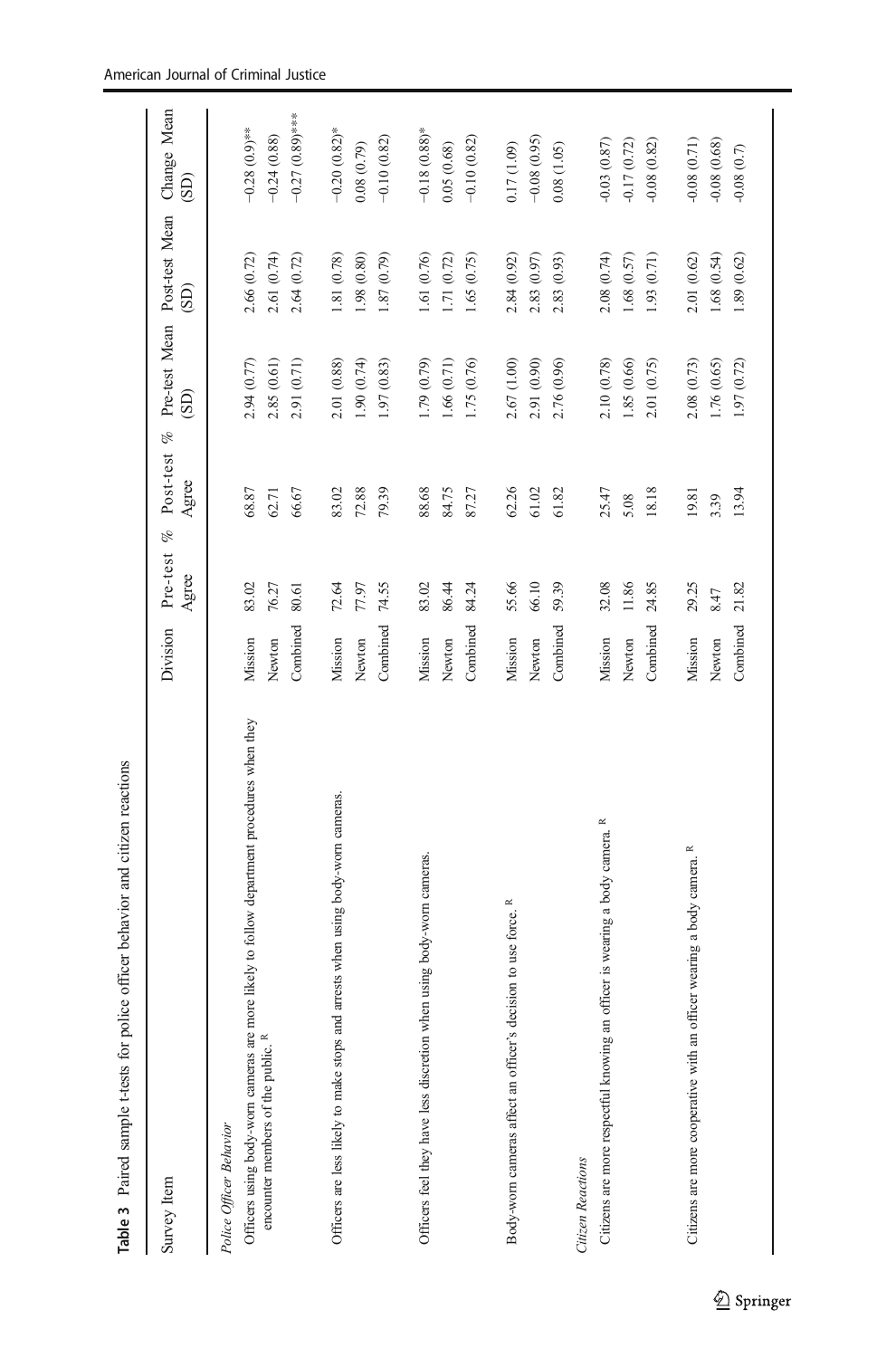Table 3 (continued) Table 3 (continued)

| Survey Item                                                                             |                     | Agree          | Agree          | (SD)                       | Division Pre-test % Post-test % Pre-test Mean Post-test Mean Change Mean<br>$\rm (SD)$ | (SD)                                  |
|-----------------------------------------------------------------------------------------|---------------------|----------------|----------------|----------------------------|----------------------------------------------------------------------------------------|---------------------------------------|
| Body-wom cameras improve police-community relationships. R                              | Newton<br>Mission   | 18.64<br>40.57 | 22.64<br>15.25 | 2.00(0.67)<br>2.26 (0.72)  | 2.08(0.61)<br>1.93(0.61)                                                               | $-0.19(0.79)$ *<br>$-0.07(0.81)$      |
| Using body-worn cameras deters witnesses from speaking with officers.                   | Combined<br>Mission | 80.19<br>32.73 | 20.00<br>56.60 | 2.17 (0.71)<br>2.03 (0.70) | 2.27 (0.78)<br>2.02(0.61)                                                              | $0.25(0.85)$ **<br>$-0.15(0.8)$ *     |
|                                                                                         | Combined<br>Newton  | 83.05<br>81.21 | 67.80<br>60.61 | 1.93 (0.69)<br>1.99 (0.69) | 2.15 (0.69)<br>2.23 (0.75)                                                             | $0.24$ $(0.77)***$<br>$0.22(0.62)$ ** |
| Citizens are less likely to file complaints against officers using body-worn cameras. R | Mission             | 45.28          | 33.02          | 2.34 (0.78)                | 2.14 (0.83)                                                                            | $-0.2(0.93)$ *                        |
|                                                                                         | Newton              | 23.73          | 18.64          | 2.00(0.74)                 | 1.88(0.79)                                                                             | $-0.12(1.08)$                         |
| are an invasion of their privacy.<br>In general, citizens feel that the cameras         | Combined<br>Mission | 37.58<br>73.58 | 27.88<br>57.55 | 2.22 (0.78)<br>2.09 (0.76) | 2.35 (0.70)<br>2.05(0.82)                                                              | $0.25(0.92)$ **<br>$-0.17(0.99)*$     |
|                                                                                         | Newton              | 84.75          | 61.02          | 1.83 (0.67)                | 2.34(0.63)                                                                             | $0.51(0.75)$ ***                      |
|                                                                                         | Combined            | 77.58          | 58.79          | 2.00 (0.74)                | 2.35 (0.68)                                                                            | $0.35(0.87)$ ***                      |
|                                                                                         |                     |                |                |                            |                                                                                        |                                       |

 $* p \lt 0.05; ** p \lt 0.01; *** p \lt 0.0001$ . R indicates a reverse coded item. Mission (n = 106), Newton (n = 59), and combined (n = 165) \* p < 0.05; \*\*\* p < 0.01; \*\*\* p < 0.001. R indicates a reverse coded item. Mission (n = 106), Newton (n = 59), and combined (n = 165)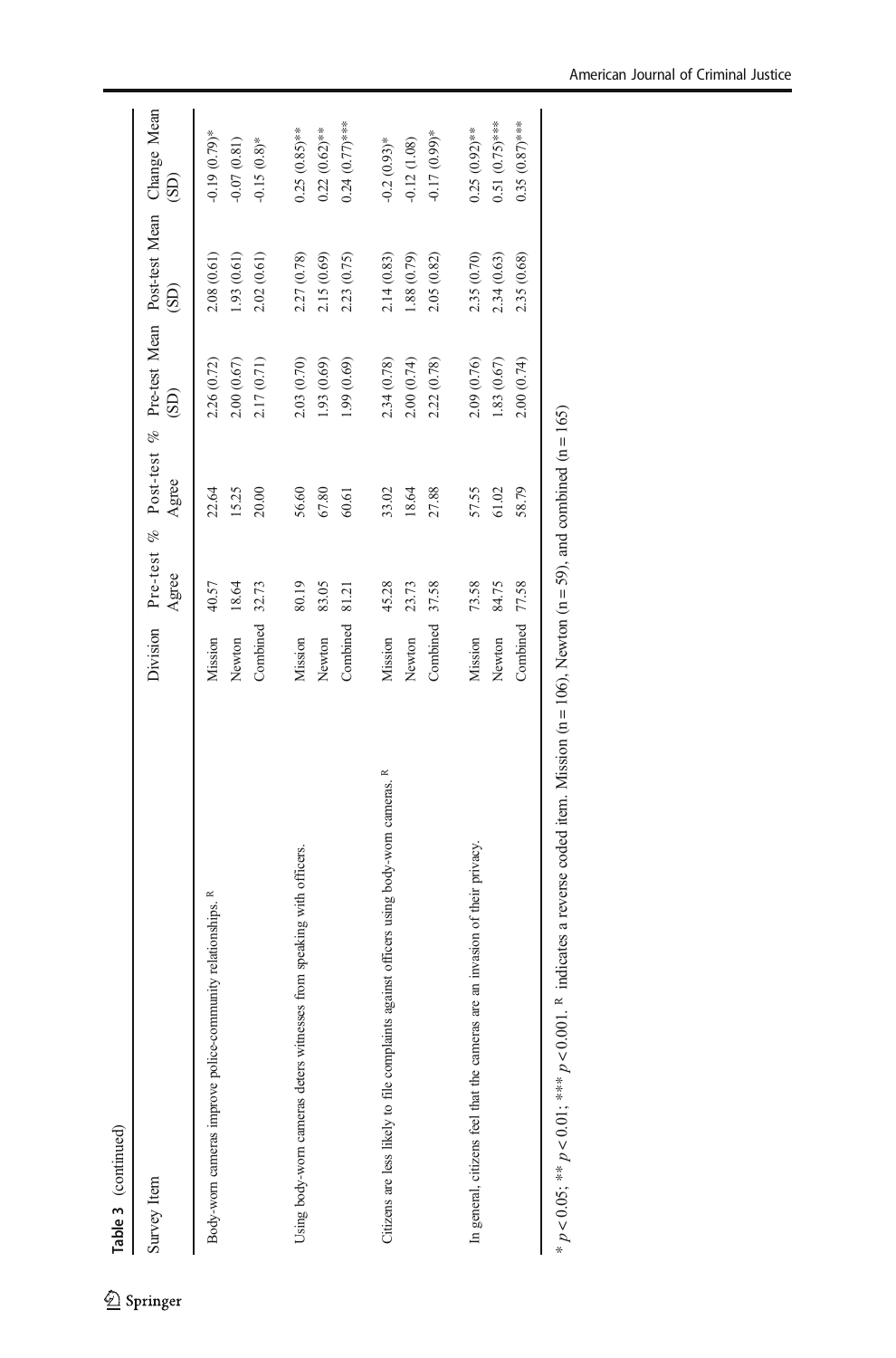likely to make stops and arrests when using body-worn cameras (Pre  $M = 2.01$ , 72.64%) agree; Post  $M = 1.81$ , 83.02% agree; t = 2.48;  $p < 0.05$ ). Respondents in Mission were also more likely to report post-deployment that officers have less discretion when using bodyworn cameras (Pre  $M = 1.79$ , 83.02% agree; Post  $M = 1.61$ , 88.68% agree; t = 2.09;  $p < 0.05$ ) post-deployment.

#### Officer Concerns for Video Recording

The results of officer concerns for video recording pre- and post-deployment are presented in Table [4.](#page-15-0) After deploying the BWCs, both divisions were significantly less likely to believe that homeless individuals (Pre  $M = 1.36$ , 27.88% concerned; Post  $M = 1.23$ , 18.18% concerned; t = 2.34;  $p < 0.05$ ) and an individual requesting the officer turn off the camera (Pre  $M = 2.06, 69.09\%$ ) concerned; Post  $M = 1.80$ , 59.39% concerned;  $t = 3.76$ ;  $p < 0.001$ ) signaled concerns for video recording. After deployment, Newton police officers had decreased concerns regarding video recording in a private residence (Pre  $M = 2.05$ , 67.80% concerned; Post  $M = 1.68$ , 52.54% concerned; t = 3.22;  $p < 0.01$ ), severe traffic accidents or fatalities (Pre  $M = 2.00, 66.10\%$  concerned; Post  $M = 1.64$ , 44.07% concerned;  $t = 2.70$ ;  $p < 0.01$ ), mentally or physically challenged individuals (Pre  $M = 1.85, 60.02\%$  concerned; Post  $M = 1.54, 37.29\%$  concerned;  $t = 2.22$ ;  $p < 0.05$ ), and domestic violence situations (Pre M = 2.22, 76.27%) concerned; Post  $M = 1.71$ , 50.85% concerned; t = 4.18;  $p < 0.001$ ) post-deployment, whereas Mission officers believed that victims of sexual assault (Pre  $M =$ 2.26, 77.36% concerned; Post M = 2.43, 88.68% concerned; t = -2.13;  $p < 0.05$ ) were more likely to be a concern post-deployment.

### Overall Perceptions, Individual Perceptions, and Conclusions

The individual/overall views and conclusions of officers pre- and post-deployment are presented in Table [5](#page-17-0). There were greater concerns post-deployment among both divisions that BWCs decrease officer safety (Pre  $M = 2.70$ , 33.33% agree; Post  $M =$ 2.47, 47.88% agree;  $t = 3.47$ ;  $p < 0.001$ ). Post-deployment, Mission officers were significantly less likely to believe that using BWCs increases public trust in officers (Pre M = 2.25, 40.57% agree; Post M = 2.08, 29.25% agree; t = 2.30;  $p < 0.05$ ), and that the advantages of police departments' adopting body cameras outweigh the disadvantages (Pre M = 2.43, 53.77% agree; Post M = 2.22, 38.68% agree; t = 2.09;  $p < 0.05$ ).

On the other hand, respondents in Newton were more likely to agree with the statement, "The use of body camera equipment is well received by coworkers" (Pre M = 1.61, 5.08% agree; Post M = 1.90, 18.64% agree; t =  $-3.43$ ;  $p < 0.01$ ) post-deployment. After cameras had been rolled out, there was a significant difference between divisions in how views of support for BWCs changed over time (t =  $-4.40$ ,  $p < 0.001$ ); officers in Newton became significantly more supportive of the use of BWCs on all patrol officers (Pre  $M = 2.00$ , 23.73% agree; Post M = 2.30, 44.07% agree; t = -2.51;  $p < 0.05$ ) in contrast to officers in Mission, where they became less supportive of the use of BWCs on all patrol officers (Pre  $M = 2.49$ , 56.60% agree; Post  $M = 2.17$ , 34.91% agree;  $t = 4.32$ ;  $p < 0.001$ ).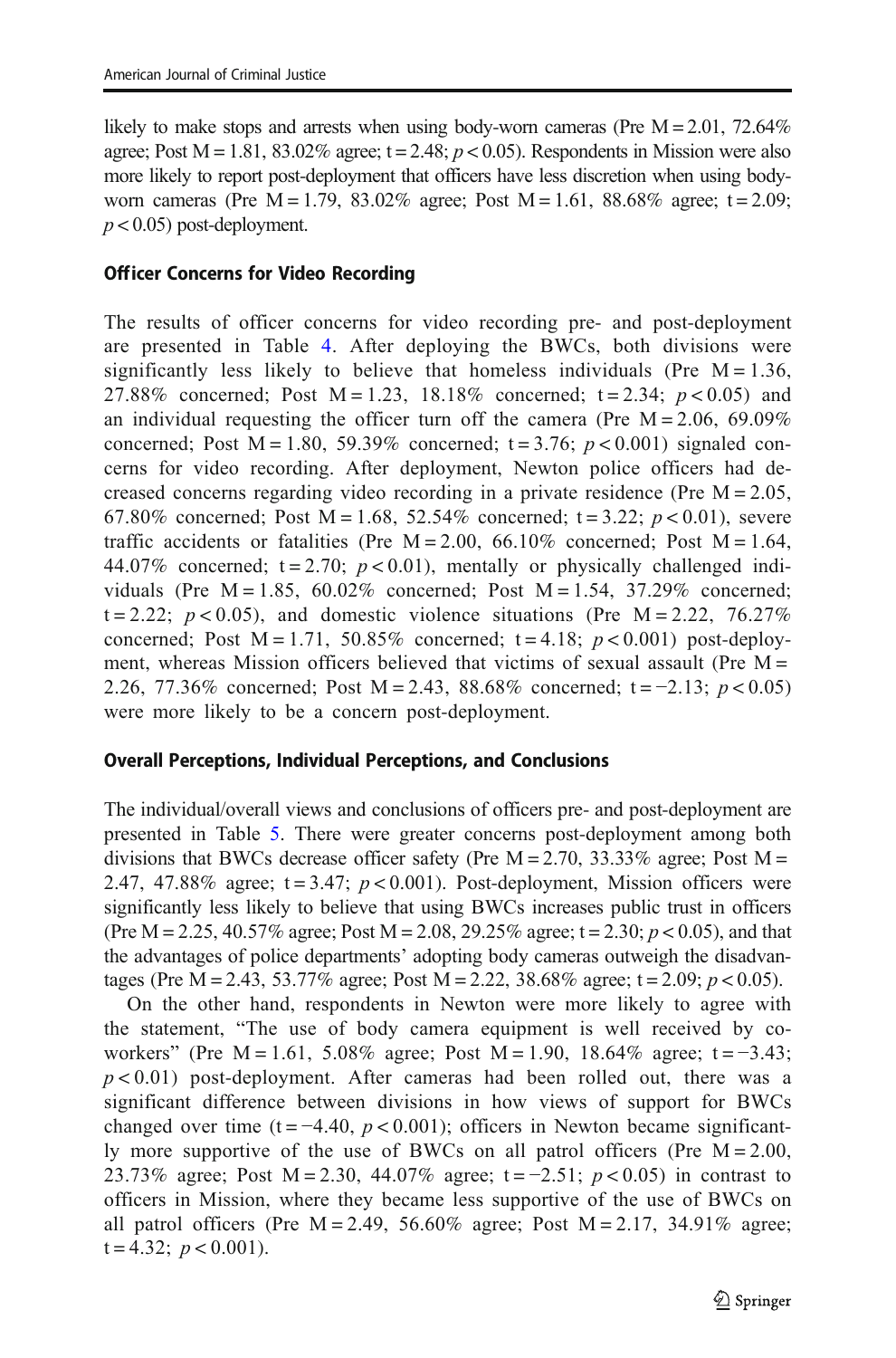<span id="page-15-0"></span>

| Table 4 Paired sample t-tests for officer concerns for video recording |          |                            |                          |                       |                        |                     |
|------------------------------------------------------------------------|----------|----------------------------|--------------------------|-----------------------|------------------------|---------------------|
| Survey Item                                                            | Division | Concerned<br>Pre-test $\%$ | Post-test %<br>Concerned | Mean (SD)<br>Pre-test | Mean (SD)<br>Post-test | Mean (SD)<br>Change |
| Homeless individuals                                                   | Mission  | 23.58                      | 16.98                    | 1.28(0.55)            | 1.21(0.49)             | $-0.08(0.47)$       |
|                                                                        | Newton   | 35.59                      | 20.34                    | 1.49 (0.73)           | 1.27(0.58)             | $-0.22(0.98)$       |
|                                                                        | Combined | 27.88                      | 18.18                    | 1.36 (0.62)           | 1.23(0.53)             | $-0.13(0.70)$ *     |
| Victims of sexual assault                                              | Mission  | 77.36                      | 88.68                    | 2.26 (0.81)           | 2.43 (0.69)            | $0.17(0.82)$ *      |
|                                                                        | Newton   | 86.44                      | 83.05                    | 2.47 (0.73)           | 2.41 (0.77)            | $-0.07(0.91)$       |
|                                                                        | Combined | 80.61                      | 86.67                    | 2.34 (0.78)           | 2.42 (0.72)            | 0.08(0.86)          |
| Child victims                                                          | Mission  | 76.42                      | 85.85                    | 2.34(0.81)            | 2.37 (0.72)            | 0.13(0.81)          |
|                                                                        | Newton   | 84.75                      | 81.36                    | 2.44 (0.75)           | 2.42 (0.79)            | $-0.02(0.82)$       |
|                                                                        | Combined | 79.39                      | 84.24                    | 2.31 (0.79)           | 2.39 (0.75)            | 0.08(0.81)          |
| Demonstrators                                                          | Mission  | 25.47                      | 22.64                    | 1.36 (0.66)           | 1.28 (0.56)            | $-0.08(0.63)$       |
|                                                                        | Newton   | 35.59                      | 27.12                    | 1.47 (0.70)           | 1.39(0.69)             | $-0.08(0.99)$       |
|                                                                        | Combined | 29.09                      | 25.47                    | 1.40 (0.68)           | 1.32(0.61)             | $-0.08$ $(0.77)$    |
| In a private residence                                                 | Mission  | 52.83                      | 48.11                    | 1.74 (0.78)           | 1.60 (0.70)            | $-0.13(0.72)$       |
|                                                                        | Newton   | 67.80                      | 52.54                    | 2.05(0.84)            | 1.68 (0.73)            | $-0.37(0.89)$ **    |
|                                                                        | Combined | 58.18                      | 49.70                    | 1.85(0.82)            | 1.63 (0.71)            | $-0.22(0.79)$ ***   |
| Minors                                                                 | Mission  | 56.60                      | 55.66                    | 1.82(0.81)            | 1.75 (0.76)            | $-0.08(0.81)$       |
|                                                                        | Newton   | 69.49                      | 62.71                    | 2.07(0.83)            | 0.86(0.78)             | $-0.20(0.87)$       |
|                                                                        | Combined | 61.21                      | 58.18                    | 1.91 (0.83)           | 1.79 (0.76)            | $-0.12(0.83)$       |
|                                                                        |          |                            |                          |                       |                        |                     |

#### American Journal of Criminal Justice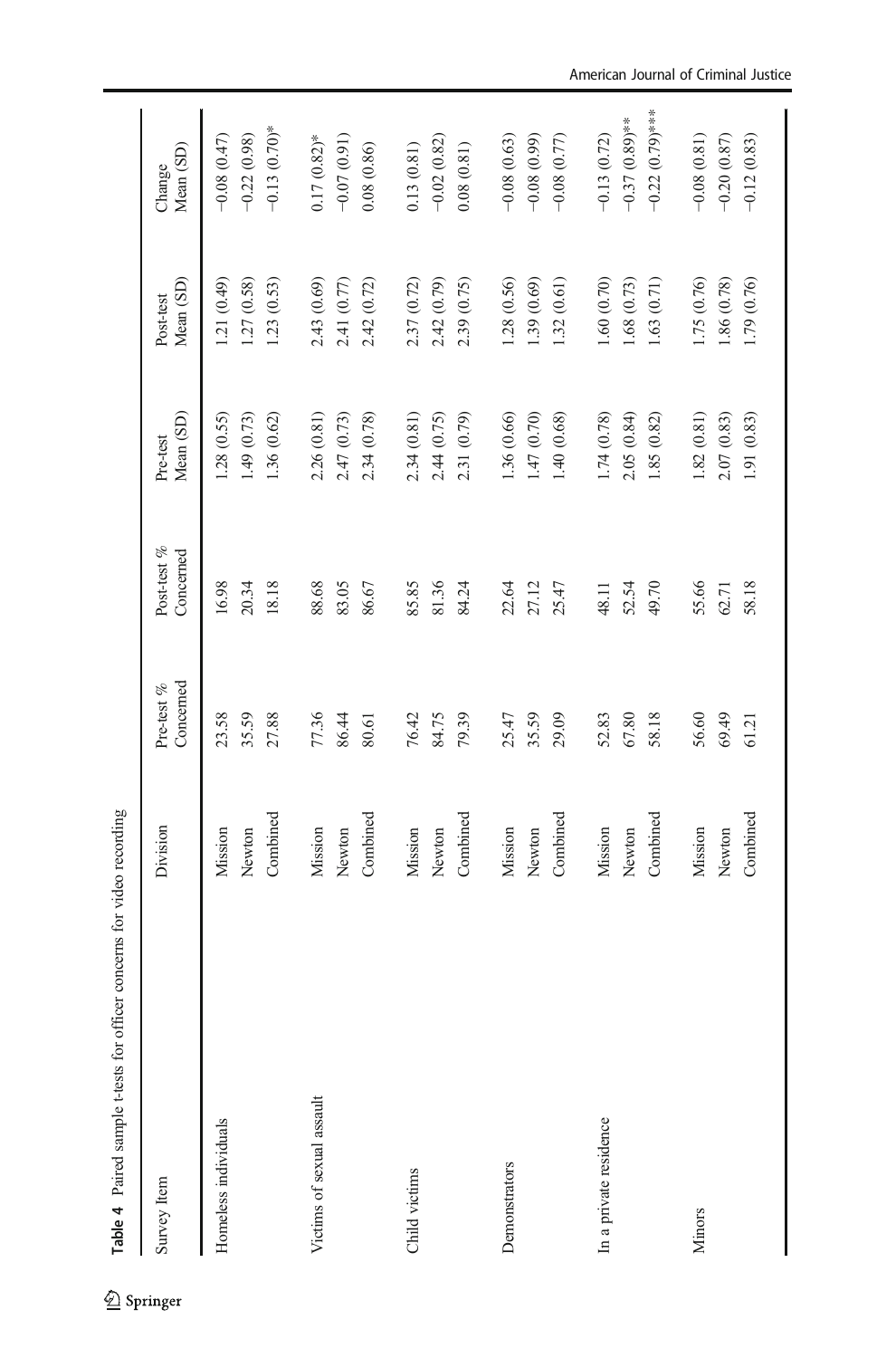| J |
|---|
|   |
|   |
|   |

| Table 4 (continued)                                                                                         |                   |                         |                          |                           |                          |                                   |
|-------------------------------------------------------------------------------------------------------------|-------------------|-------------------------|--------------------------|---------------------------|--------------------------|-----------------------------------|
| Survey Item                                                                                                 | Division          | Concerned<br>Pre-test % | Post-test %<br>Concerned | Mean (SD)<br>Pre-test     | Mean (SD)<br>Post-test   | Mean (SD)<br>Change               |
| Severe traffic accidents or fatalities                                                                      | Newton<br>Mission | 66.10<br>41.51          | 40.57<br>44.07           | 1.59 (0.78)<br>2.00(0.83) | 1.64(0.80)<br>1.54(0.72) | $-0.36$ (1.01)**<br>$-0.06(0.83)$ |
|                                                                                                             | Combined          | 50.30                   | 41.82                    | 1.74 (0.82)               | 1.58 (0.75)              | $-0.16(0.91)$ *                   |
| Mentally or physically challenged individuals                                                               | Mission           | 42.45                   | 42.45                    | 1.58 (0.75)               | 1.53(0.68)               | $-0.06(0.75)$                     |
|                                                                                                             | Newton            | 60.02                   | 37.29                    | 1.85(0.78)                | 1.54(0.77)               | $-0.31$ $(1.05)$ *                |
|                                                                                                             | Combined          | 49.09                   | 40.61                    | 1.68 (0.77)               | 1.53(0.71)               | $-0.15(0.88)$ *                   |
| Domestic violence situations                                                                                | Mission           | 56.60                   | 46.23                    | 1.78 (0.78)               | 1.67(0.80)               | $-0.11(0.89)$                     |
|                                                                                                             | Newton            | 76.27                   | 50.85                    | 2.22(0.81)                | (0.71) (0.79)            | $-0.51(0.94)$ ***                 |
|                                                                                                             | Combined          | 63.64                   | 47.88                    | 1.93 (0.82)               | 1.68(0.79)               | $-0.25(0.92)$ ***                 |
| An individual requesting you turn off the camera                                                            | Mission           | 66.04                   | 58.49                    | 2.04(0.85)                | 1.78 (0.76)              | $-0.25$ $(0.85)$ **               |
|                                                                                                             | Newton            | 74.58                   | 61.02                    | 2.10 (0.78)               | 1.83(0.77)               | $-0.27(0.96)$ *                   |
|                                                                                                             | Combined          | 69.09                   | 59.39                    | 2.06 (0.82)               | 1.80 (0.76)              | $-0.26$ $(0.89)$ ***              |
| * $p < 0.05$ ; ** $p < 0.01$ ; *** $p < 0.001$ . Mission (n = 106), Newton (n = 59), and combined (n = 165) |                   |                         |                          |                           |                          |                                   |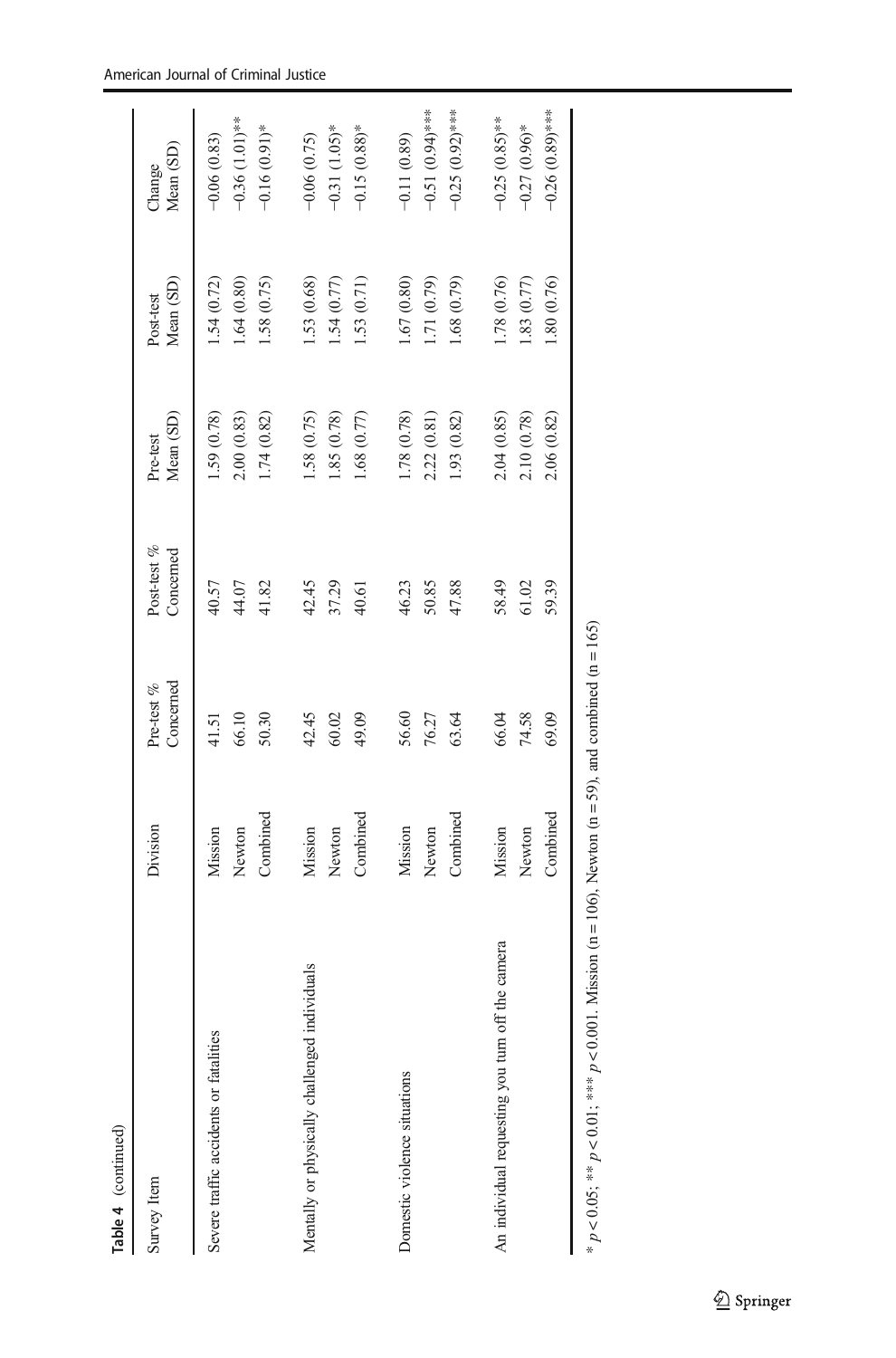<span id="page-17-0"></span>

|                                                                             | Division          | $\%$ Agree<br>Pre-test | Post-test %<br>Agree | Mean (SD)<br>Pre-test   | Mean (SD)<br>Post-test    | Mean (SD)<br>Change              |
|-----------------------------------------------------------------------------|-------------------|------------------------|----------------------|-------------------------|---------------------------|----------------------------------|
|                                                                             |                   |                        |                      |                         |                           |                                  |
| The use of body camera equipment is well received by co-workers. R          | Mission<br>Newton | 11.32<br>5.08          | 10.38<br>18.64       | .82(0.70)<br>1.61(0.59) | 1.72 (0.73)<br>1.90(0.69) | $0.29(0.64)$ **<br>$-0.10(0.85)$ |
|                                                                             | Combined          | 9.09                   | 13.33                | 1.75 (0.67)             | 1.78 (0.72)               | 0.04(0.80)                       |
| Using body-worn cameras increases public trust in officers. R               | Mission           | 40.57                  | 29.25                | 2.25 (0.76)             | 2.08 (0.74)               | $-0.18(0.80)$ *                  |
|                                                                             | Newton            | 25.42                  | 23.73                | 2.02 (0.75)             | 2.03 (0.72)               | 0.02(0.78)                       |
|                                                                             | Combined          | 35.15                  | 27.27                | 2.17 (0.76)             | 2.06 (0.73)               | $-0.11(0.80)$                    |
| Body-worn cameras decrease officer safety.                                  | Mission           | 31.13                  | 45.28                | 2.71 (0.77)             | 2.51 (0.75)               | $-0.20(0.89)$ *                  |
|                                                                             | Newton            | 37.29                  | 52.54                | 2.69 (0.75)             | 2.41 (0.81)               | $-0.29(0.79)$ **                 |
|                                                                             | Combined          | 33.33                  | 47.88                | 2.70 (0.76)             | 2.47 (0.77)               | $-0.23(0.85)$ ***                |
| The advantages of police departments' adopting body cameras outweigh        | Mission           | 53.77                  | 38.68                | 2.43 (0.85)             | 2.22 (0.84)               | $-0.22$ $(1.07)$ *               |
| the disadvantages.                                                          | Newton            | 37.29                  | 47.46                | 2.19 (0.78)             | 2.32 (0.82)               | 0.14(0.80)                       |
|                                                                             | Combined          | 47.88                  | 41.82                | 2.35 (0.83)             | 2.25 (0.83)               | $-0.09(0.99)$                    |
| Individual Perceptions                                                      |                   |                        |                      |                         |                           |                                  |
| $\approx$<br>I support the use of body-worn cameras on all patrol officers. | Mission           | 56.60                  | 34.91                | 2.49 (0.80)             | 2.17 (0.81)               | $-0.32(0.76)$ ***                |
|                                                                             | Newton            | 23.73                  | 44.07                | 2.00 (0.79)             | 2.30 (0.75)               | $0.31(0.93)*$                    |
|                                                                             | Combined          | 44.85                  | 38.18                | 2.32 (0.82)             | 2.22 (0.79)               | $-0.10(0.88)$                    |
| Wearing a body-worn camera causes me stress and anxiety.                    | Mission           | 43.40                  | 41.51                | 2.56 (0.92)             | 2.54 (0.81)               | $-0.02(0.94)$                    |
|                                                                             | Newton            | 54.24                  | 38.89                | 2.42 (0.89)             | 2.53 (0.75)               | 0.10(0.90)                       |
|                                                                             | Combined          | 47.27                  | 40.61                | 2.51 (0.91)             | 2.53 (0.79)               | 0.02(0.92)                       |
|                                                                             |                   |                        |                      |                         |                           |                                  |

Table 5 Paired sample t-tests for overall perceptions, individual perceptions, and conclusions on body-worn cameras conclusions on body-w and. entions individual nercentions Í overall n cample t-tests for Table 5 Paired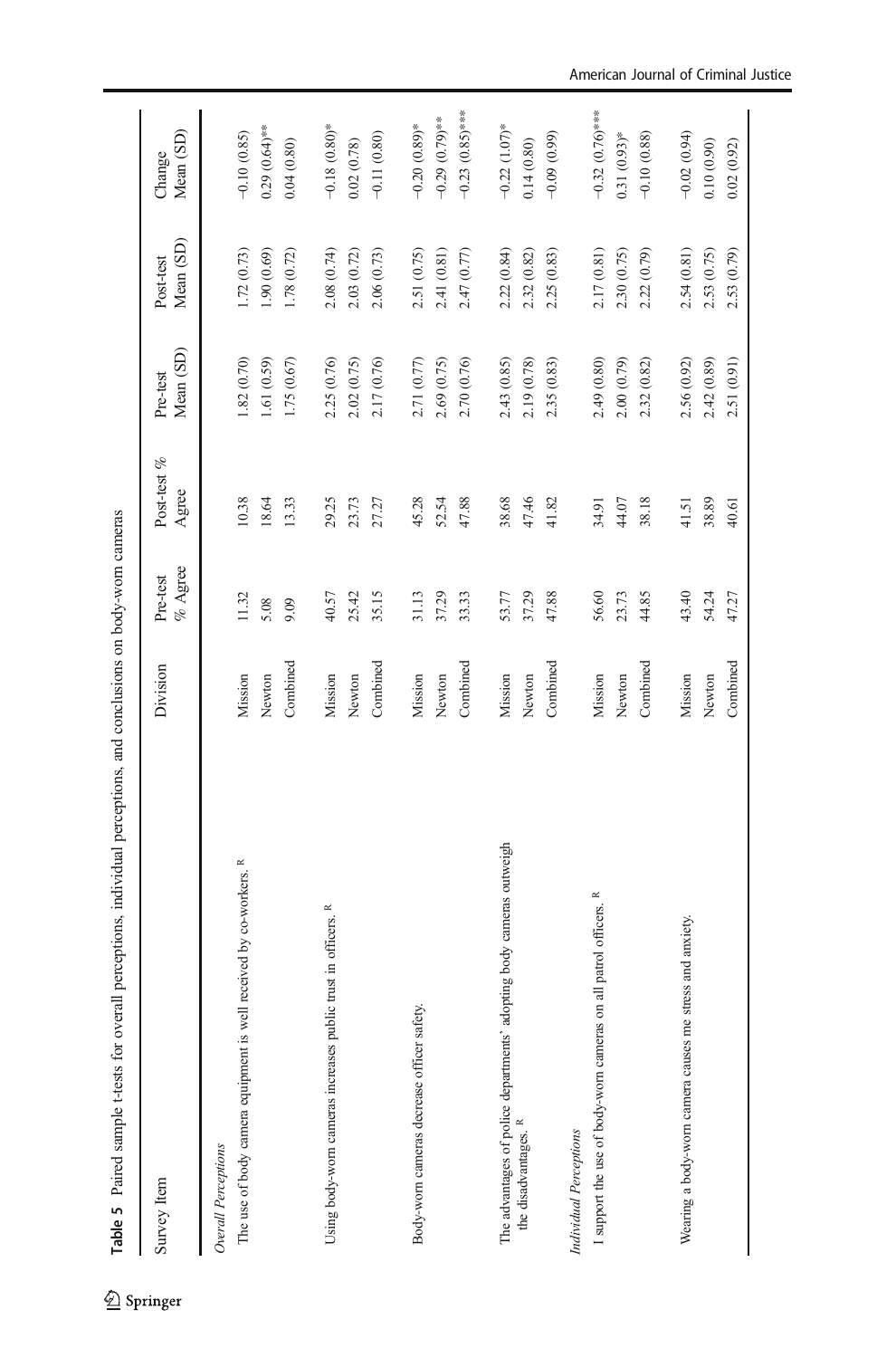| Ξ      | ┕ |
|--------|---|
| ⋍<br>ਨ | 2 |

| Survey Item                                                                                                                                         | Division                      | $\%$ Agree<br>Pre-test  | Post-test %<br>Agree    | Mean (SD)<br>Pre-test                    | Mean (SD)<br>Post-test                  | Mean (SD)<br>Change                          |
|-----------------------------------------------------------------------------------------------------------------------------------------------------|-------------------------------|-------------------------|-------------------------|------------------------------------------|-----------------------------------------|----------------------------------------------|
| Having completed my BWC training, I am confident to use the cameras<br>while on patrol. R                                                           | Newton<br>Mission             | 70.75<br>61.02          | 80.19<br>74.58          | 2.70 (0.76)<br>2.51 (0.73)               | 2.84 (0.69)<br>2.73 (0.55)              | 0.14(0.81)<br>0.22(0.85)                     |
| I am fearful that I will receive disciplinary actions if I forget to turn on the camera<br>Conclusions                                              | Combined<br>Mission<br>Newton | 85.85<br>83.05<br>67.27 | 78.18<br>90.57<br>86.44 | 1.75 (0.74)<br>2.63 (0.75)<br>1.71(0.83) | 1.65(0.70)<br>2.80 (0.65)<br>1.69(0.80) | $-0.09(0.76)$<br>$-0.02(0.82)$<br>0.17(0.82) |
|                                                                                                                                                     | Combined                      | 84.85                   | 89.09                   | 1.73 (0.77)                              | 1.67(0.74)                              | $-0.07(0.78)$                                |
| Officer performance evaluation has been positively impacted by body-worn cameras. R                                                                 | Mission<br>Newton             | 35.59<br>41.51          | 38.98<br>29.25          | 2.37 (0.80)<br>2.29 (0.87)               | 2.18 (0.90)<br>2.37 (0.79)              | $-0.19(1.09)$<br>0.08(1.06)                  |
|                                                                                                                                                     | Combined                      | 39.39                   | 32.73                   | 2.34 (0.82)                              | 2.25 (0.86)                             | $-0.09$ $(1.08)$                             |
| When officers wear cameras, they communicate less with their partners while on patrol                                                               | Mission                       | 82.08                   | 80.19                   | (.80)(0.77)                              | (.8000.75)                              | (0.79)                                       |
|                                                                                                                                                     | Combined<br>Newton            | 84.75<br>83.03          | 83.05<br>81.21          | 1.80 (0.76)<br>1.80(0.74)                | 1.85(0.69)<br>1.83(0.73)                | 0.05(0.78)<br>0.02(0.78)                     |
| $1. R$ indicates a reverse coded item. Mission (n = 106), Newton (n = 59), and combined (n = 165).<br>* $p < 0.05$ ; ** $p < 0.1$ ; *** $p < 0.001$ |                               |                         |                         |                                          |                                         |                                              |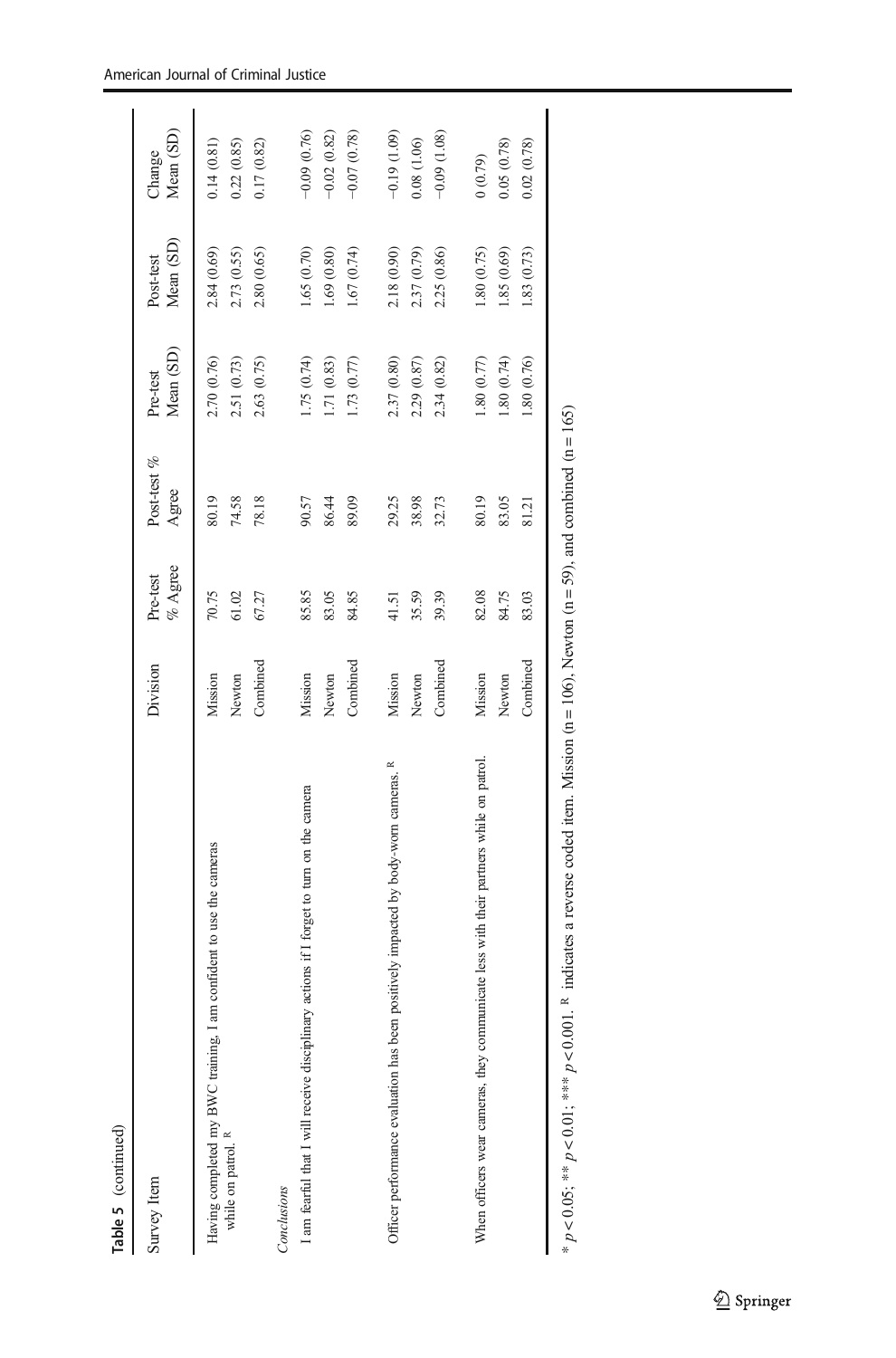### Views on General Policing/Citizen Cooperation

Differences on views of general policing tasks and citizen cooperation with the police pre- and post-deployment are presented in Table [6](#page-20-0). There were no significant changes in the officers' general perceptions of police work, nor views on citizens' cooperation with the police between pre- and post-deployment of BWCs. There were also no differences when examining change among the divisions.

### **Discussion**

Examining the change that occurred over time in both divisions combined, LAPD officers' experiences with BWCs were better than officers had anticipated. In the second wave of surveys, more officers agreed with the statements that BWCs are easy to use, comfortable to wear, and that downloading BWC data is a simple process. Additionally, the effects of BWCs on citizens were generally better than officers had feared pre-deployment, with fewer officers agreeing with the statements that using BWCs deters witnesses from speaking with officers and that citizens feel that BWCs are an invasion of their privacy. However, when it came to perceptions of officer safety, officers had less favorable views of the cameras after BWC deployment, with more officers agreeing with the statement that BWCs decrease officer safety after they had used them in the field.

Viewed individually, noteworthy differences exist between officer perceptions of BWCs in the two divisions. First, from Wave I to Wave II, Mission experienced more change in officer views than did Newton, and the change was generally toward more critical perceptions of BWCs. When there was change in Newton, on the other hand, it tended to be in the direction of more favorable perceptions of BWCs. In other words, one division became progressively more critical of BWCs, while the other grew slightly more supportive. Notably, over time, officers in the two divisions moved in opposite directions in their response to the statement, "I support the use of body-worn cameras on all patrol officers," and the differences between the two divisions was large enough to be statistically significant. Following BWC implementation, more officers in Newton agreed with this statement compared to pre- camera deployment, while the opposite was true in Mission.

Differences in police culture, implementation practices, and experiences of its officers between divisions likely explain the dissimilar views. There are major dissimilarities in police culture across the 21 LAPD divisions based on their geographic locations, crime patterns and trends, prevalence of gangs, and other nuances within them. For example, at the bureau level – the Valley and West Bureaus are known more for their property crime, large geographic areas (in square miles), and urban sprawl. Central and South Bureaus are more densely populated, have more violent crime, and larger numbers of gangs and gang members. Newton Division lies in Central Bureau and abuts two South Bureau divisions – Southwest and 77th Street.

Together these divisions, along with Southeast Division, have the highest annual percentage of homicides in the city (40–45%) and the largest number of Hispanic and African American gangs. The second author of this article has done extensive research in Newton since 2010 and has observed officers, supervisors, and command staff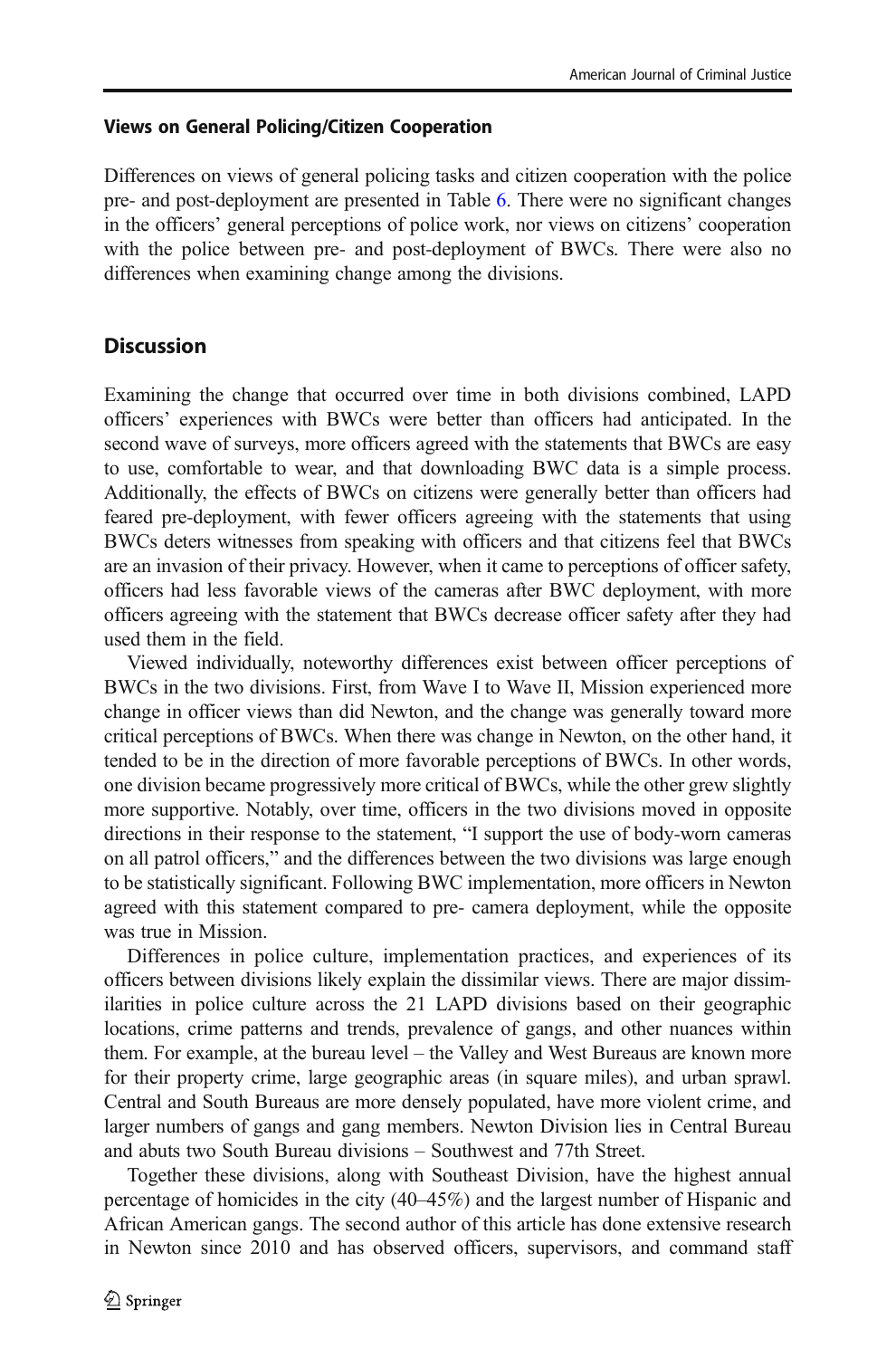<span id="page-20-0"></span>

| Table 6 Paired sample t-tests for general policing scales                                            |          |                        |                         |                       |                     |                     |
|------------------------------------------------------------------------------------------------------|----------|------------------------|-------------------------|-----------------------|---------------------|---------------------|
| Survey Item                                                                                          | Division | $\%$ agree<br>Pre-test | Post-test<br>$\%$ agree | Mean (SD)<br>Pre-test | Post-test<br>Change | Mean (SD)<br>Change |
| General Perceptions of Police Work                                                                   |          |                        |                         |                       |                     |                     |
| Enforcing the law is a patrol officer's most important responsibility. R                             | Mission  | 88.68                  | 93.40                   | 3.25 (0.65)           | 3.32 (0.59)         | 0.07(0.64)          |
|                                                                                                      | Newton   | 89.83                  | 89.83                   | 3.34 (0.71)           | 3.31 (0.65)         | $-0.03(0.67)$       |
|                                                                                                      | Combined | 89.09                  | 92.12                   | 3.28 (0.67)           | 3.32 (0.61)         | 0.03(0.65)          |
| as enforcing the law. R<br>Assisting citizens is just as important                                   | Mission  | 97.17                  | 100.00                  | 3.58 (0.62)           | 3.59 (0.48)         | 0.02(0.66)          |
|                                                                                                      | Newton   | 100.00                 | 96.61                   | 3.63 (0.49)           | 3.58 (0.56)         | $-0.05(0.57)$       |
|                                                                                                      | Combined | 98.18                  | 98.79                   | 3.59 (0.57)           | 3.59 (0.52)         | $-0.01(0.63)$       |
| Police officers have reason to be distrustful of most citizens.                                      | Mission  | 24.53                  | 24.53                   | 2.96 (0.83)           | 2.85 (0.71)         | $-0.11(0.93)$       |
|                                                                                                      | Newton   | 30.51                  | 28.81                   | 3.46 (1.19)           | 3.46 (1.28)         | 0(1.25)             |
|                                                                                                      | Combined | 26.67                  | 26.06                   | 3.14 (1.00)           | 3.07 (1.00)         | $-0.07(1.05)$       |
| A good patrol officer is one who stops cars, checks out people, runs license checks, etc. R          | Mission  | 79.25                  | 77.36                   | 3.03 (0.82)           | 3.00 (0.76)         | $-0.03(0.80)$       |
|                                                                                                      | Newton   | 84.75                  | 84.75                   | 3.12 (0.98)           | 3.12 (0.98)         | 0(1.13)             |
|                                                                                                      | Combined | 81.21                  | 80.00                   | 3.06 (0.88)           | 3.04(0.84)          | $-0.02(0.93)$       |
| It is important for patrol officers to ensure that commonly used public spaces are safe for          | Mission  | 96.23                  | 99.06                   | 3.52 (0.61)           | 3.54 (0.52)         | 0.02(0.63)          |
| people in the community R                                                                            | Newton   | 96.61                  | 98.31                   | 3.49 (0.63)           | 3.59 (0.53)         | 0.10(0.64)          |
|                                                                                                      | Combined | 96.36                  | 98.79                   | 3.51 (0.61)           | 3.56 (0.52)         | 0.05(0.63)          |
| It is important to enforce minor crimes to improve of life the quality for neighborhood residents. R | Mission  | 90.57                  | 94.34                   | 3.21 (0.66)           | 3.24 (0.58)         | 0.03(0.76)          |
|                                                                                                      | Newton   | 91.35                  | 88.14                   | 3.17 (0.56)           | 3.19 (0.63)         | 0.02(0.54)          |
|                                                                                                      | Combined | 90.91                  | 92.12                   | 3.19 (0.62)           | 3.22(0.60)          | 0.02(0.69)          |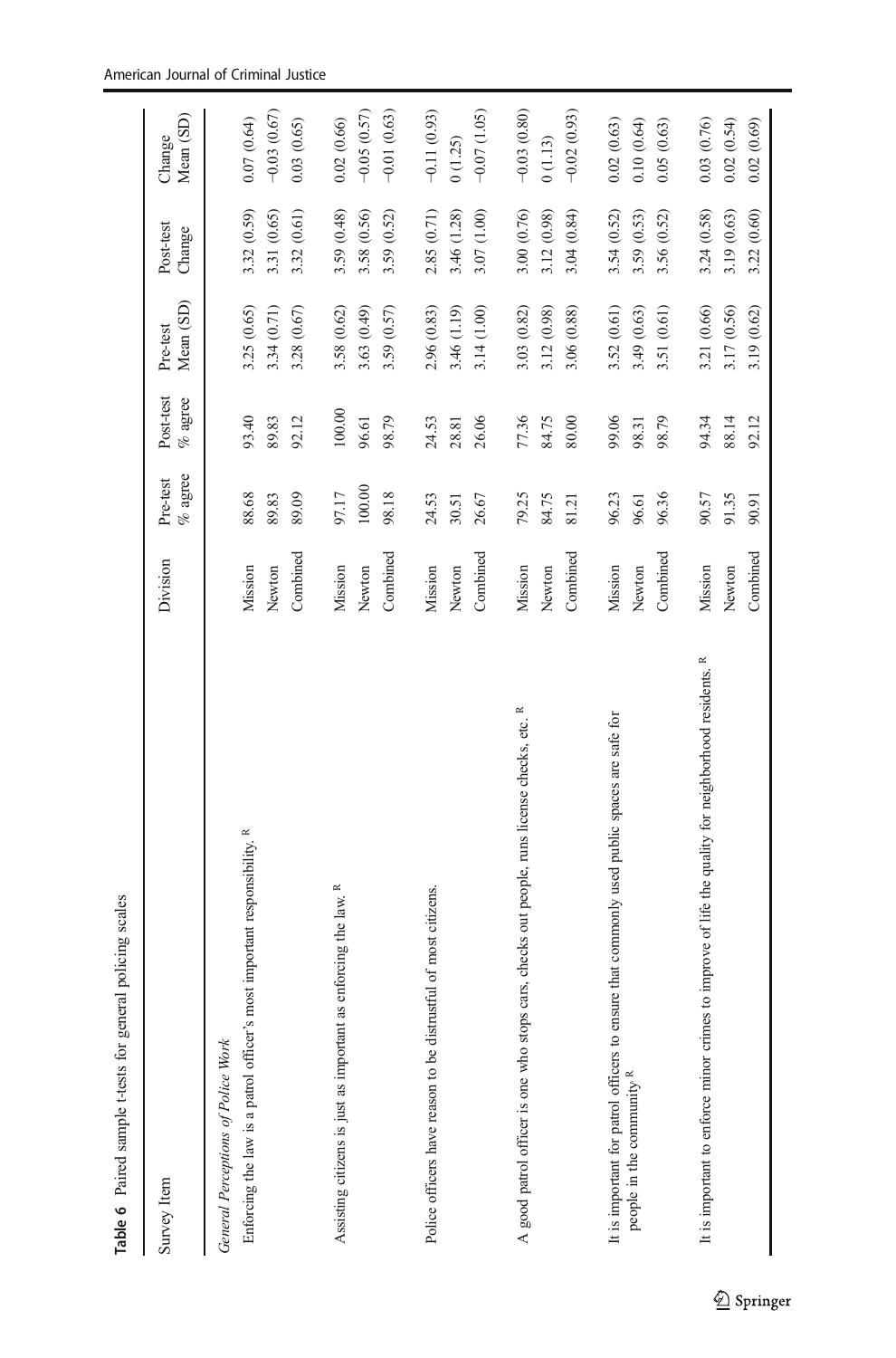| Table 6 (continued)                                                                                 |                    |                        |                         |                            |                            |                             |
|-----------------------------------------------------------------------------------------------------|--------------------|------------------------|-------------------------|----------------------------|----------------------------|-----------------------------|
| Survey Item                                                                                         | Division           | $\%$ agree<br>Pre-test | Post-test<br>$\%$ agree | Mean (SD)<br>Pre-test      | Post-test<br>Change        | Mean (SD)<br>Change         |
| out what residents think the neighborhood problems are. R<br>A good patrol officer will try to find | Mission<br>Newton  | 100.00<br>91.51        | 96.23<br>94.92          | 3.38 (0.75)<br>3.41 (0.50) | 3.44(0.57)<br>3.34 (0.73)  | $-0.07(0.72)$<br>0.07(0.81) |
| Would call the police if they saw something suspicious?<br>How many citizens                        | Combined<br>Newton | 94.55<br>30.19         | 95.76<br>33.02          | 3.39 (0.67)<br>2.73 (0.51) | 3.41 (0.63)<br>2.69 (0.50) | $-0.04(0.63)$<br>0.02(0.78) |
|                                                                                                     | Combined           | 42.37                  | 37.29                   | 2.59 (0.53)                | 2.69 (0.59)                | 0.10(0.71)                  |
|                                                                                                     | Mission            | 34.55                  | 34.55                   | 2.68 (0.52)                | 2.69 (0.54)                | 0.01(0.66)                  |
| Would provide information about a crime if they knew something and were asked about it by police?   | Mission            | 43.40                  | 34.91                   | 2.56 (0.52)                | 2.65 (0.52)                | 0.09(0.61)                  |
|                                                                                                     | Newton             | 66.10                  | 61.02                   | 2.34 (0.54)                | 2.37 (0.52)                | 0.03(0.69)                  |
|                                                                                                     | Combined           | 51.52                  | 44.24                   | 2.48 (0.54)                | 2.55 (0.53)                | (0.07, 0.64)                |
| Are afraid to cooperate with the police because of what other citizens might do to them? R          | Mission            | 25.47                  | 31.13                   | 2.20 (0.52)                | 2.29 (0.53)                | 0.09(0.68)                  |
|                                                                                                     | Newton             | 16.95                  | 15.25                   | 2.03 (0.56)                | 2.07 (0.49)                | 0.03(0.59)                  |
|                                                                                                     | Combined           | 22.42                  | 25.45                   | 2.14(0.54)                 | 2.21(0.53)                 | 0.07(0.65)                  |
| Are willing to work with the police to solve neighborhood problems?                                 | Mission            | 37.74                  | 37.74                   | 2.64 (0.52)                | 2.62 (0.49)                | $-0.02(0.62)$               |
|                                                                                                     | Newton             | 61.02                  | 64.41                   | 2.36 (0.55)                | 2.36 (0.48)                | (0.64)                      |
|                                                                                                     | Combined           | 46.06                  | 47.27                   | 2.54 (0.55)                | 2.53 (0.50)                | $-0.01(0.62)$               |
|                                                                                                     |                    |                        |                         |                            |                            |                             |

\*  $p \lt 0.05$ ; \*\*  $p \lt 0.01$ ; \*\*\*  $p \lt 0.001$ . <sup>R</sup> indicates a reverse coded item. Mission (n = 106), Newton (n = 59), and combined (n = 165) \* p < 0.05; \*\*\* p < 0.01; \*\*\* p < 0.001. R indicates a reverse coded item. Mission (n = 106), Newton (n = 59), and combined (n = 165)

#### American Journal of Criminal Justice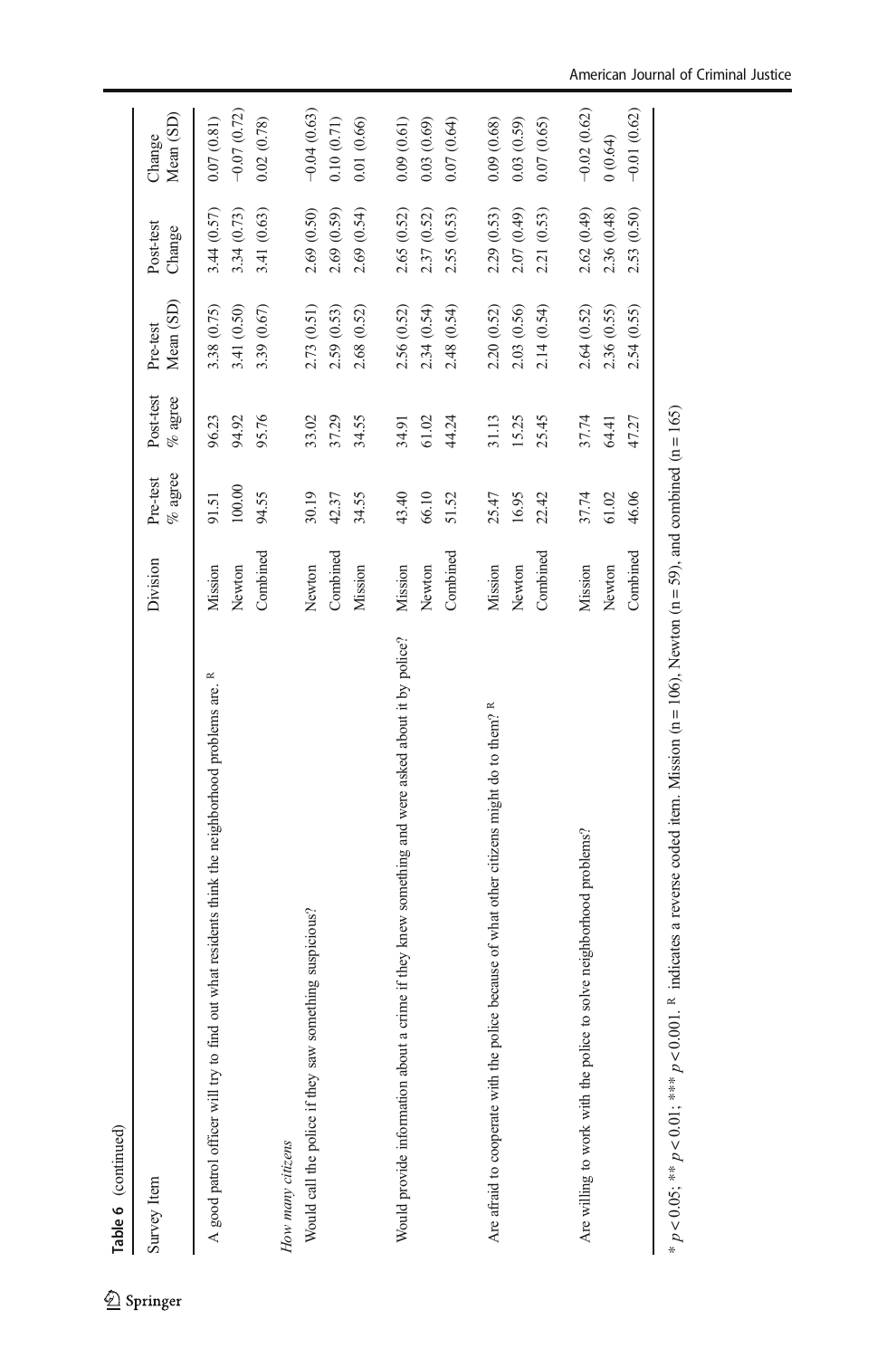during this time. In addition, he has talked with commanders and officers about the difference in police cultures that exist throughout the department. In particular, Newton officers are considered more "cynical" and have a reputation for being "difficult to get along with." The Newton Division's moniker, "Shootin' Newton," was a source of pride for officers, as it represented the violence that occurred there since the late 1960s. With over 45 gangs in a 9-mile<sup>2</sup> area, Newton was the scene of shootouts, drive-bys, and gang-related crime. Since 2011, however, that level of violence has abated, but Newton's reputation remains. It is known more for property crime than violent crime. Unlike Newton, only a small number of gangs are involved in criminal activity within Panorama City an area in the southern part of the division.

As discussed elsewhere, Mission was the first division in the department to receive BWCs. Mission did not have previous experience with digital in-car video and was not a division where much attention was paid, either by the department or the media. This may explain why Mission officers had significantly higher levels of support for BWCs in comparison to Newton officers (who already had in-car video) and why Mission officers had a considerably higher completion rate of the Wave I survey. It may be that Mission was not used to having their actions recorded and viewed by their supervisors in comparison to Newton. In the lead up to receiving BWCs, however, Mission officers received attention from command staff (the deputy chief of the Valley Bureau personally talked with the entire division about the importance of the cameras) and from the media, "dozens" of reporters waited for officers on the first day that the cameras were put into use. This type of notoriety was unexpected and created an atmosphere that the officers were being watched more carefully.

When BWC policy compliance checks were conducted by reviewing the footage, officers perceived that discipline was being meted out for minor infractions identified from the BWC footage, such as not wearing seat belts, using profanity, or not turning on the cameras when they were supposed to. Whether or not disciplinary action occurred as a result of these issues, officers "heard rumors" that someone "got dinged," which in turn led to the different results from the surveys. As such, Mission officers believed that such disciplinary actions would not have occurred had it not been for the BWCs. This finding consistent with prior research indicating that officer perceptions are affected by the attitudes of officers with whom they interact (Lum et al., [2019](#page-25-0); Maskaly et al., [2017](#page-25-0)) and officers are most likely to interact with those within their assigned division (Mission Division lies in the Valley Bureau, about 35 miles northwest of Newton).

Equally important to understanding the evolution of officers' perceptions of BWCs is examining the possible reasons for Newton officers' more favorable opinions of BWCs after implementation. Many law enforcement agencies implementing BWCs have reported high levels of officer anxiety around BWCs due to factors such as fear of the unknown and concerns about increased surveillance by supervisors and command staff (Koper, [2015\)](#page-25-0). Often, however, officer concerns fade as they become more accustomed to the cameras. Thus, Newton's slightly more favorable views of BWCs nine months post-deployment may simply be because officers' fear of the unknown was no longer a factor and many of their apprehensions regarding the cameras' use either did not come to pass or were less impactful than they had feared. In contrast, Mission officers' fears may have been confirmed, leading to their more negative responses.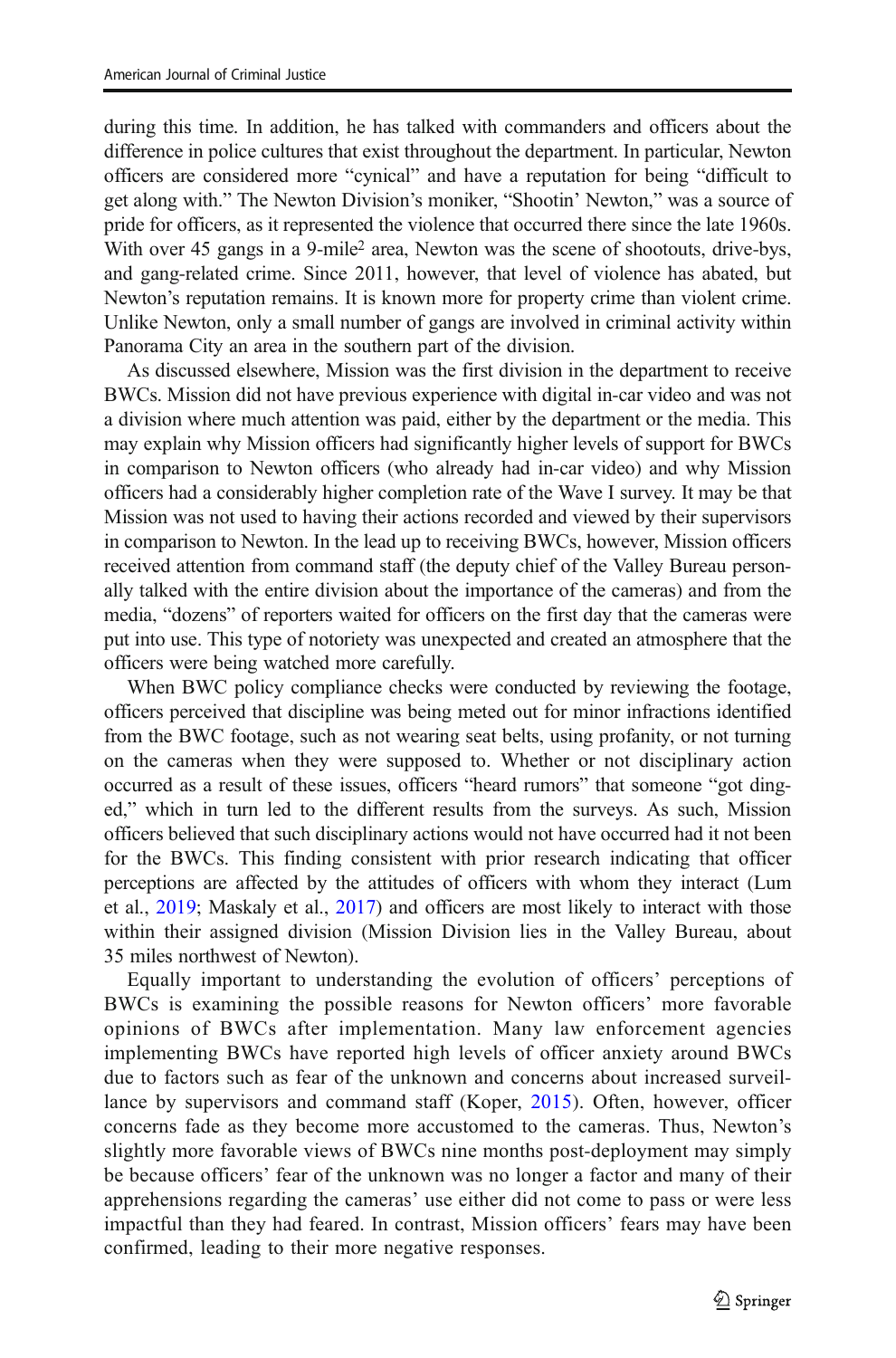It is also useful to note what did not change from pre- to post-deployment. First, officers' philosophies on policing remained much the same. Across both divisions, there was no statistically significant change in agreement over time with statements such as "enforcing the law is a patrol officer's most important responsibility" and "assisting citizens is just as important as enforcing the law." Similarly, officers' overarching views on the citizens in their divisions did not change either. Responses to questions such as "How many citizens would provide information about a crime if they knew something and were asked about it by police?" and "How many citizens are afraid to cooperate with the police because of what other citizens might do to them?" did not undergo any significant shift. These findings imply that LAPD officers as a group did not experience any substantial attitudinal shift regarding their philosophy on policing in general or on the citizens in the areas in which they work.

It is also interesting to note that while Newton officers' concerns in dealing with certain populations decreased between waves, their views on this issue pre-deployment were significantly different than Mission in several instances. In comparison to Mission, Newton had significantly heightened concerns regarding the use of BWCs with homeless individuals, victims of assault, in a private residence, severe traffic accidents/ fatalities, mentally/physically challenged individuals, and domestic violence situations. Not only did Newton officers become less concerned regarding the use of BWCs with these populations, their views on these concerns were not statistically different from Mission officers post-deployment. The heightened concerns of Newton officers predeployment in comparison to Newton officers may be due to the differences between the divisions with respect to the citizens they serve and the severity of crime they encounter daily. However, the differences causing the dissimilar concerns were no longer important once Newton officers gained experience with the BWCs.

### Conclusions

The officer perception surveys administered in the LAPD's Mission and Newton divisions demonstrated that certain aspects of BWC use were less cumbersome than officers had anticipated, while other officer concerns regarding BWCs remained and even intensified.

Moreover, the study revealed marked differences between divisions. While Mission officers expressed significantly less favorable views of BWCs post-deployment, Newton officers' opinions of the cameras improved after their implementation. These differences may be attributed to the increase in perceptions of disciplinary action toward Mission officers, absence of ICV in Mission, the fact that Mission was the first LAPD division to deploy BWCs, and a lessening of the fear and anxiety experienced by Newton officers, who may already have been accustomed to a higher level of surveillance due to their use of ICV, once cameras were implemented.

This study was subject to several limitations. First, while the surveys had a high cooperation rate, participants in the survey only represented a total of 35.7% and 15.5% of police officers in Mission and Newton divisions respectively. Often, officers included in the first wave of the study had been promoted or transferred to different divisions prior to Wave II. Moreover, some officers were on leave or out sick on days when the survey was administered. Second, because this research took place in a large metropolitan police agency, our results may not generalize to small or rural departments.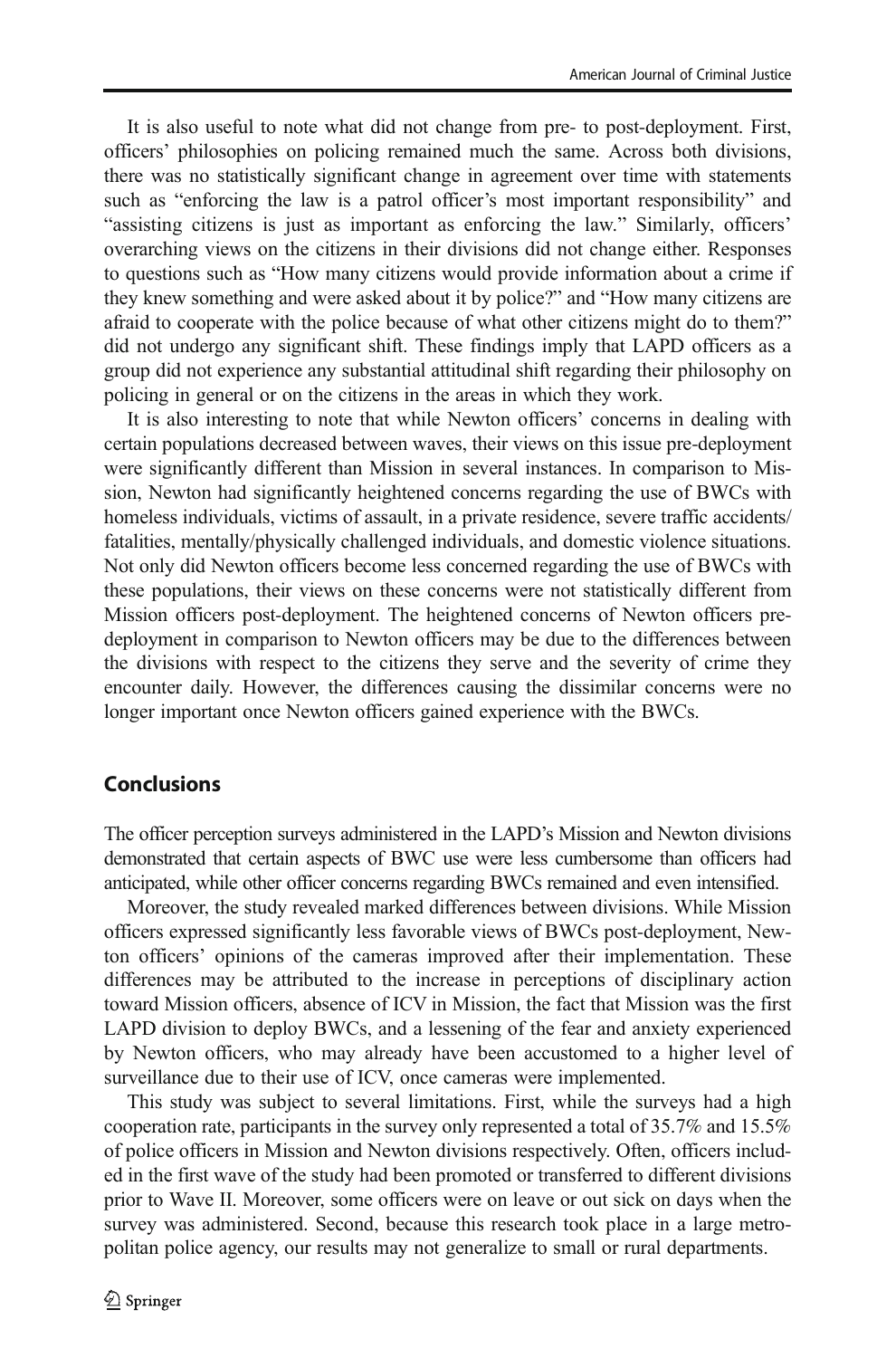<span id="page-24-0"></span>In future studies, additional LAPD divisions could be surveyed to determine where they fall in terms of pre- and post-deployment perceptions of BWCs. This could provide a more nuanced understanding of the factors contributing to officers' opinions of BWCs. Second, in-depth interviews with officers could tease out more specific details about their perceptions. That is, we suggest questions about the benefits and challenges regarding the cameras, whether the policies and training were adequate, whether video footage was useful in report writing and to counter civilian complaints, and whether they notified citizens that the cameras were "on."

Ultimately, officer buy-in and perceptions of BWCs have extensive implications for law enforcement agencies implementing and maintaining BWC programs. By studying the evolution of officer opinion on BWCs before and after deployment, research may be able to shed light on actions departments can take to ease the transition to BWCs and minimize officer anxiety and fear of the unknown. Conversely, it is equally important to understand whether there may be actions departments are taking that are unwittingly prejudicing officers against BWCs.

Funding Information This project was supported by Award No. 2014-R2-CX-0101 awarded to the Los Angeles Police Foundation and Justice & Security Strategies, Inc. by the National Institute of Justice, Office of Justice Programs, United States Department of Justice. The opinions, findings, and conclusions or recommendations expressed in this paper are those of the authors and do not necessarily reflect those of the Los Angeles Police Foundation or the U.S. Department of Justice.

### **References**

- Ariel, B., Farrar, W. A., & Sutherland, A. (2015). The effect of police body-worn cameras on use of force and citizens' complaints against the police: A randomized controlled trial. Journal of Quantitative Criminology, 31(3), 509–535.
- Ariel, B., Sutherland, A., Henstock, D., Young, J., Drover, P., Sykes, J., Magicks, S., & Henderson, R. (2016). Wearing body cameras increases assaults against officers and does not reduce police use of force: Results from a global multi-site experiment. European Journal of Criminology, 13(6), 744-755.
- Braga, A. Coldren, J. R., Jr., Sousa, W., Rodriguez, D., & Alper, O. 2017. The benefits of body-worn cameras: New findings from a randomized controlled trial at the Las Vegas Metropolitan Police Department. Final report to the National Institute of Justice.
- Gaub, J. E., Choate, D. E., Todak, N., Katz, C. M., & White, M. D. (2016). Officer perceptions of body-worn cameras before and after deployment: A study of three departments. Police Quarterly, 19(3), 275–302.
- Goodall, M. (2007). Guidance for the police use of body-worn video devices. London: Home Office.
- Gramagila, J. A., & Phillips, S. W. (2018). Police officers' perceptions of body-worn cameras in Buffalo and Rochester. American Journal of Criminal Justice, 43(2), 313–328.
- Headley, A. M., Guerette, R. T., & Shariati, A. (2017). A field experiment of the impact of body-worn cameras (BWCs) on police officer behavior and perceptions. Journal of Criminal Justice, 53, 102–109.
- Heckman, K. C. (2017). From behind the lens: Police officer perceptions as body-worn cameras are introduced into the New York City Police Department (Dissertation dissertation). Education Doctoral. Paper 298.
- Hollinshed, D. (2014, August 31). Ferguson police are using body cameras. St. Louis Post-Dispatch. Retrieved from [http://www.stltoday.com/news/local/crime-and-courts/article\\_88e0067c-d3e6-5599-a581](http://www.stltoday.com/news/local/crime-and-courts/article_88e0067c-d3e6-5599-a581-a58d0022f1f8.html#.VAOw1QO4ID8.twitter) [a58d0022f1f8.html#.VAOw1QO4ID8.twitter](http://www.stltoday.com/news/local/crime-and-courts/article_88e0067c-d3e6-5599-a581-a58d0022f1f8.html#.VAOw1QO4ID8.twitter) Accessed 8 February, 2018.
- Jennings, W. G., & Fridell, L. (2015, Spring). The relevance of understanding key stakeholder perceptions toward body-worn cameras. Translational Criminology. [https://cebcp.org/wp-content/TCmagazine/TC8-](https://cebcp.org/wp-content/TCmagazine/TC8-Spring2015) [Spring2015.](https://cebcp.org/wp-content/TCmagazine/TC8-Spring2015) Accessed 17 Jan 2020.
- Jennings, W. G., Fridell, L. A., & Lynch, M. D. (2014). Cops and cameras: Officer perceptions of the use of body-worn cameras in law enforcement. Journal of Criminal Justice, 42(6), 549-556.
- Jennings, W. G., Lynch, M. D., & Fridell, L. A. (2015). Evaluating the impact of police officer body-worn cameras on response-to-resistance and serious external complaints: Evidence from the Orlando Police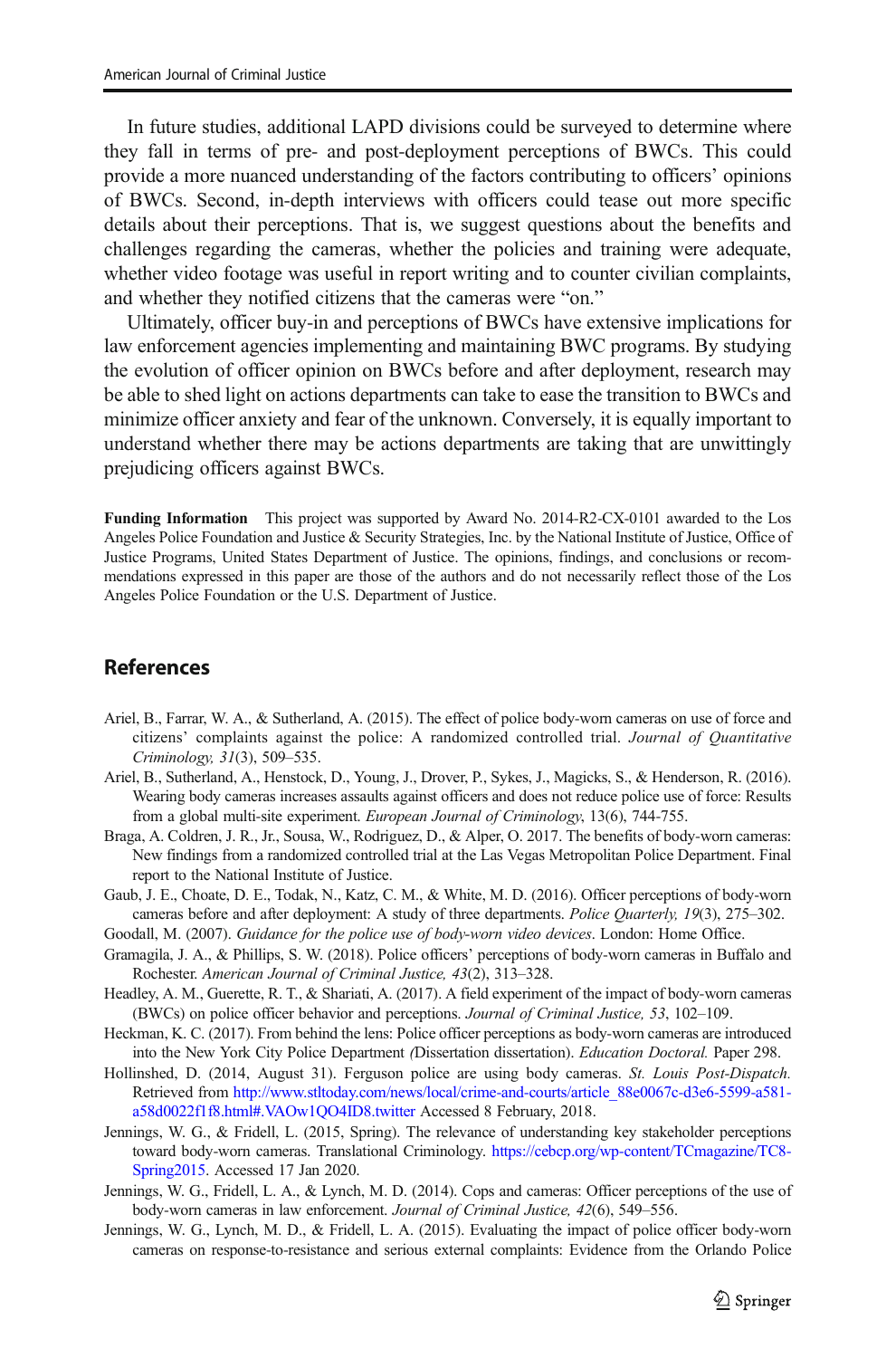<span id="page-25-0"></span>Department (OPD) experience utilizing a randomized controlled experiment. Journal of Criminal Justice, 43(6), 480–486.

- Katz, C. M., Choate, D. E., Ready, J. R., & Nuño, L. (2014). Evaluating the impact of officer worn body cameras in the Phoenix police department. Phoenix, AZ: Center for Violence Prevention & Community Safety, Arizona State University.
- Koen, M. C., & Willis, J. J. (2017). Body-worn cameras: The new "normal?". In L. J. Moriarty (Ed.), Criminal Justice: Technology in the  $21^{st}$  century (pp. 69–85). Springfield, IL: Charles C. Thomas.
- Koper, C. S. (2015, Spring). Will body-worn cameras change proactive policing? Translational Criminology. [https://cebcp.org/wp-content/TCmagazine/TC8-Spring2015.](https://cebcp.org/wp-content/TCmagazine/TC8-Spring2015) Accessed 17 Jan 2020.
- Koper, C. S., Lum, C., Willis, J. J., Woods, D. J., & Hibdon, J. (2015). Realizing the potential of technology in policing: A multi-site study of the social, organizational, and behavioral aspects of implementing policing technologies. In Report to the National Institute of Justice, US Department of Justice. Fairfax, VA: Center for Evidence-Based Crime Policy, George Mason University and Police Executive Research Forum.
- Lipsky, M. (1980). Street Level Bureaucrats. Nova York: Russel Sage.
- Los Angeles Police Department. About Mission. (2017a). [http://www.lapdonline.org/mission\\_community\\_](http://www.lapdonline.org/mission_community_police_station/content_basic_view/1738) [police\\_station/content\\_basic\\_view/1738](http://www.lapdonline.org/mission_community_police_station/content_basic_view/1738) Accessed 21 March 2017.
- Los Angeles Police Department. About Newton. (2017b). [http://www.lapdonline.org/newton\\_community\\_](http://www.lapdonline.org/newton_community_police_station/content_basic_view/1779) [police\\_station/content\\_basic\\_view/1779](http://www.lapdonline.org/newton_community_police_station/content_basic_view/1779) Accessed 21 March 2017.
- Los Angeles Police Department. Community Police Station Address Directory. (2017c). [http://www.](http://www.lapdonline.org/our_communities/content_basic_view/6279) [lapdonline.org/our\\_communities/content\\_basic\\_view/6279](http://www.lapdonline.org/our_communities/content_basic_view/6279) Accessed 24 May 2017.
- Los Angeles Police Department. Official Site of the Los Angeles Police Department. (2017d). [http://www.](http://www.lapdonline.org/) [lapdonline.org/](http://www.lapdonline.org/) Accessed 21 March 2017.
- Lum, C. Koper, C.S., Merola, L.M., Scherer, A., & Reioux, A. (2015). Existing and ongoing body worn camera research: Knowledge gaps and opportunities. Report for the Laura and John Arnold Foundation. Fairfax, VA: Center for Evidence-Based Crime Policy, George Mason University. <https://craftmediabucket.s3.amazonaws.com/uploads/PDFs/Phase-I-Report-Nov-28-2015-FINAL.pdf>. Accessed 17 Jan 2020.
- Lum, C., Stoltz, M., Koper, C. S., & Scherer, J. A. (2019). Research on body-worn cameras: What we know, what we need to know. Criminology & Public Policy, 18(1), 93-118.
- Maskaly, J., Donner, C., Jennings, W. G., Ariel, B., & Sutherland, A. (2017). The effects of body-worn cameras (BWCs) on police and citizen outcomes: A state-of-the-art review. Policing: An International Journal of Police Strategies & Management, 40(4), 672–688.
- McCluskey, J., Uchida, C. D., Solomon, S. E., Wooditch, A., Connor, C., & Revier, L. (2019). Assessing the effects of body-worn cameras on procedural justice in the Los Angeles Police Department. Criminology, 57(2), 208–236.
- Merola, L., Lum, C., Koper, C. S., & Scherer, A. (2016). Body worn cameras and the courts: A National Survey of state prosecutors (report for the Laura and John Arnold Foundation). Fairfax, VA: Center for Evidence-Based Crime Policy, George Mason University.
- Mesa Police Department. (2013). On-officer body camera system: Program evaluation and recommendations. Mesa, AZ: Mesa Police Department.
- Obasogie, O. K., & Newman, Z. (2016). Black lives matter and respectability politics in local news accounts of officer-involved civilian deaths: An early empirical assessment. Wisconsin Law Review, 3, 541–574.
- President's Taskforce on 21st Century Policing (2015). Washington, D.C.: Office of Community Oriented Policing Services.
- Reaves, B. A. (2015). Local Police Departments, 2013: Equipment and Technology. NCJ 248767. Washington, D.C.: U.S. Bureau of Justice Statistics.
- Ridgeway, G., Schell, T. L., Gifford, B., Saunders, J., Turner, S., Riley, K. J., & Dixon, T. L. (2009). Policecommunity relations in Cincinnati. Santa Monica, CA: RAND Center on Quality Policing.
- Rosenbaum, D. P., & McCarty, W. P. (2017). Organizational justice and officer "buy in" in American policing. Policing: An International Journal of Police Strategies & Management, 40(1), 71–85.
- Sanburn, J. (2014, November 26). The one battle Michael Brown's family will win. Time. Retrieved from <http://time.com/3606376/police-cameras-ferguson-evidence/> Accessed 8 February, 2018.
- Tankebe, J., & Ariel, B. (2016). Cynicism towards change: The case of body-worn cameras among police officers. Hebrew University of Jerusalem Legal Research Paper, Research Paper No. 16–42.
- U.S. Department of Justice. (2015). Justice Department awards over \$23 million in funding for body worn camera pilot program to support law enforcement agencies in 32 states. Press release number: 15–1145. Washington, D.C.
- Uchida, C. D., & Swatt, M. L. (2013). Operation LASER and the effectiveness of hotspot patrol: A panel analysis. Police Quarterly, 16, 287.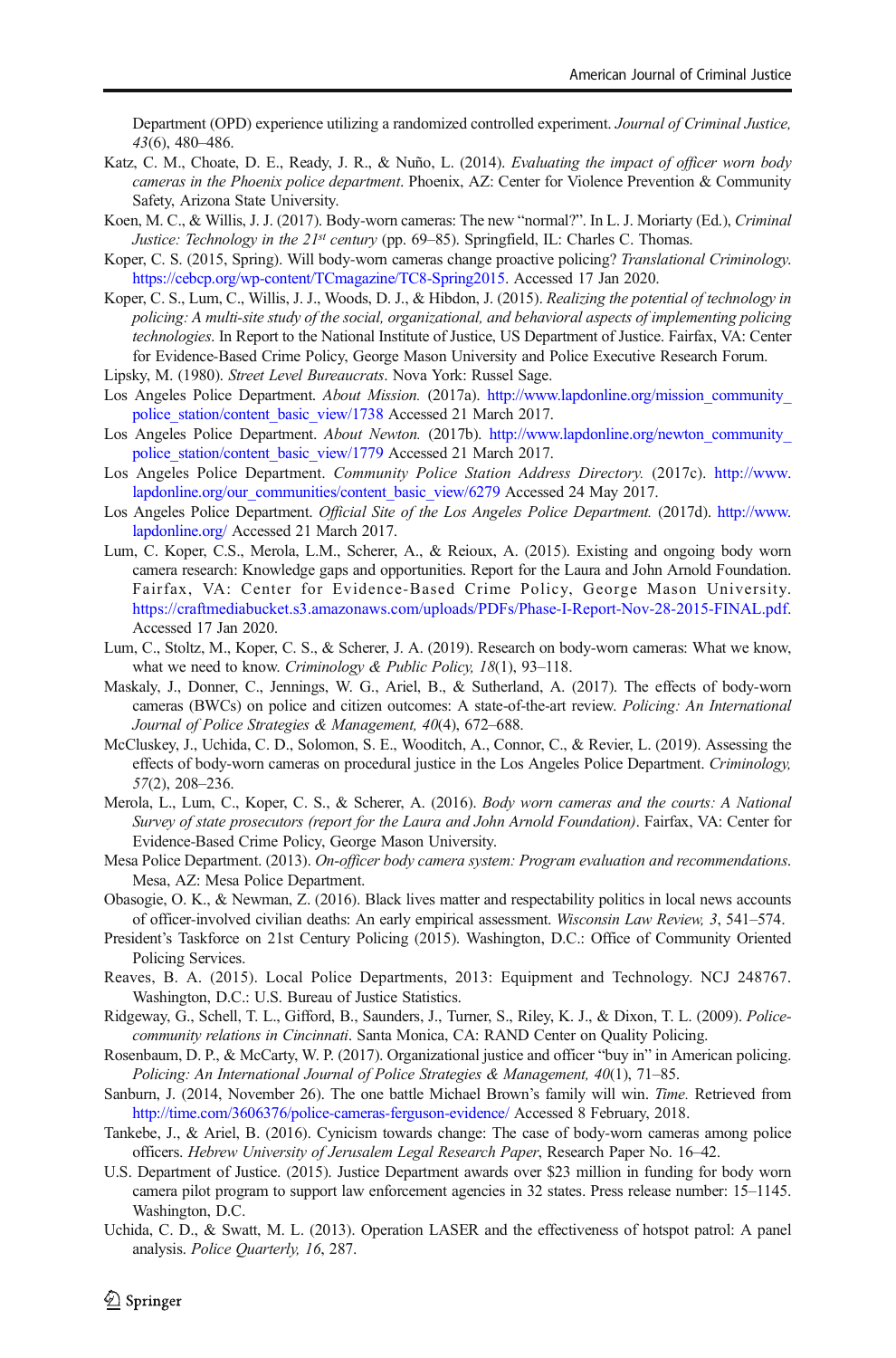- <span id="page-26-0"></span>Uchida, C. D., Swatt, M. L., Solomon, S. E., Wooditch, A., & Revier, L. (2017). The impact of body-worn cameras on use of force and civilian complaints in five LAPD divisions. Silver Spring, MD: Justice & Security Strategies, Inc..
- White, M. D. (2014). Police officer body-worn cameras: Assessing the evidence (report no. e041425643). Washington, DC: Office of Community Oriented Police Services. U.S. Department of Justice[.https://bja.](https://bja.ojp.gov/sites/g/files/xyckuh186/files/bwc/pdfs/diagnosticcenter_policeofficerbody-worncameras.pdf) [ojp.gov/sites/g/files/xyckuh186/files/bwc/pdfs/diagnosticcenter\\_policeofficerbody-worncameras.pdf](https://bja.ojp.gov/sites/g/files/xyckuh186/files/bwc/pdfs/diagnosticcenter_policeofficerbody-worncameras.pdf). Accessed 17 Jan 2020.
- White, M. D., Todak, N., & Gaub, J. E. (2018). Examining body-worn camera integration and acceptance among police officers, citizens, and external stakeholders. Criminology & Public Policy, 17, 649–677.
- Yokum, D., Ravishankar, A., & Coppock, A. (2017). Evaluating the effects of police body-worn cameras: A randomized controlled trial. The Lab @ DC.
- Young, J. T., & Ready, J. T. (2018). A longitudinal analysis of the relationship between administrative policy, technological preferences, and body-worn camera activation among police officers. Policing: A Journal of Policy and Practice, 12(1), 27–42.
- Young, J. T. N., & Ready, J. T. (2015). Diffusion of ideas and technology: The role of networks in influencing the endorsement and use of on-officer video cameras. Journal of Contemporary Criminal Justice, 31(3), 243–261.

Publisher's Note Springer Nature remains neutral with regard to jurisdictional claims in published maps and institutional affiliations.

Alese Wooditch is an assistant professor of criminal justice at Temple University. Her research interests include crime and place, methodological and measurement issues, and evaluation research. Dr. Wooditch received her PhD from George Mason University's Department of Criminology, Law & Society.

Craig D. Uchida is the president and founder of Justice & Security Strategies, Inc. (JSS). Dr. Uchida has conducted extensive research on policing, collective efficacy, and other criminal justice-related topics. He received his doctorate and master's degrees from the University of New York at Albany's School of Criminal **Justice** 

Shellie E. Solomon is the chief executive officer of Justice & Security Strategies, Inc. and president of Children of Inmates, Inc. Her research interests include collective efficacy, foreclosures and crime, policing technologies, gangs, and impact of incarceration on children. Dr. Solomon received her PhD from University of Maastricht and holds degrees from the University of Oklahoma and the University of Rochester.

Lauren Revier was a research associate with Justice & Security Strategies, Inc. from 2015 to 2019. She received a Master of Arts degree in Criminology from George Mason University in 2012. At JSS, she contributed to a project evaluating the Los Angeles Police Department's use of body-worn cameras. She also helped to provide training and technical assistance by serving as the primary point of contact for more than 20 law enforcement agencies working to implement body-worn cameras as part of the Bureau of Justice Assistance's Body-Worn Camera Pilot Implementation Program.

Christine Connor is a research and program manager with Justice & Security Strategies, Inc. She has extensive experience with criminal justice research, policy and technology evaluation, and project management. Ms. Connor's research interests include collective efficacy, geography of crime, and policing technologies. She has a Master's degree in Criminal Justice specializing in Public Administration from Florida International University.

Mariel Shutinya is a staff attorney at Maryland Legal Aid serving in the Community Lawyering Initiative Unit as a Workforce Development Attorney. Previously, Shutinya worked as a criminal justice research associate for Justice and Security Strategies, Inc. She earned her undergraduate degree in History from the University of Maryland, College Park and her Juris Doctor from the University of Maryland School of Law, subsequently serving two consecutive research fellowships at the school after graduation.